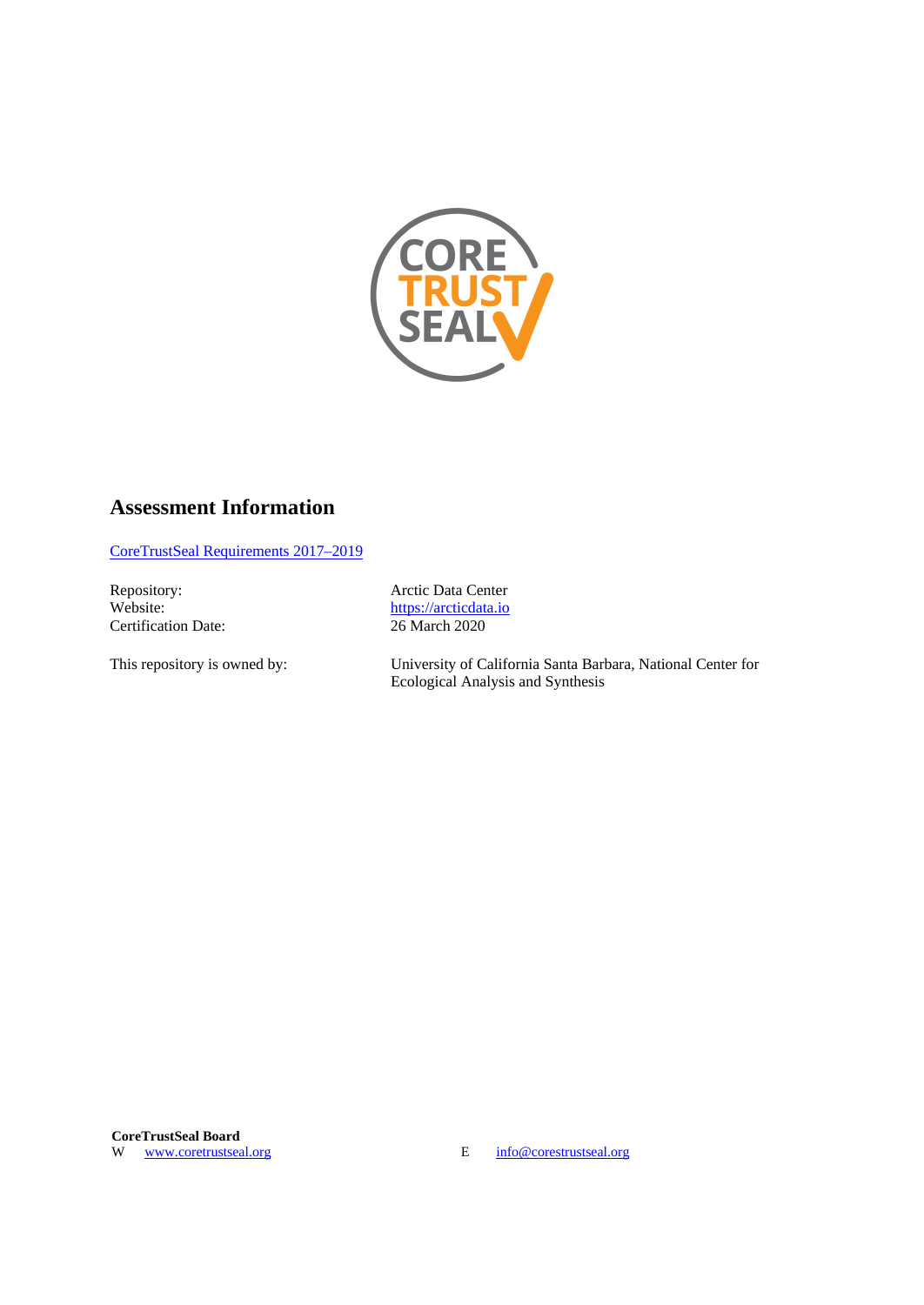

# **Arctic Data Center**

## **Notes Before Completing the Application**

**We have read and understood the notes concerning our application submission.**

**True** 

**Reviewer Entry**

**Reviewer 1**

Comments:

**Reviewer 2**

Comments:

## **CORE TRUSTWORTHY DATA REPOSITORIES REQUIREMENTS**

**Background & General Guidance**

**Glossary of Terms**

**BACKGROUND INFORMATION**

**Context**

**R0. Please provide context for your repository.**

**Repository Type. Select all relevant types from:**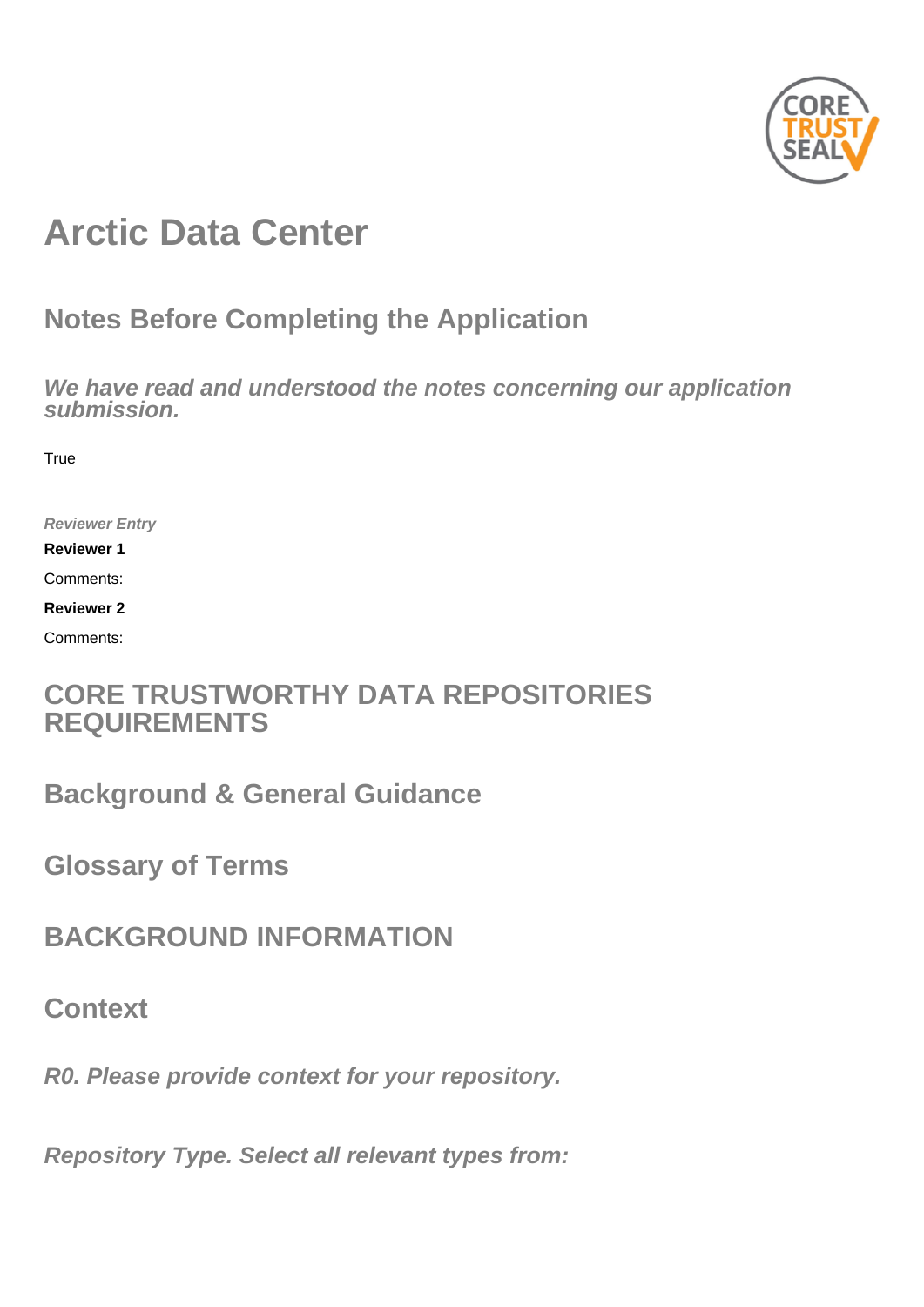Domain or subject-based repository, National repository system; including governmental

**Reviewer Entry Reviewer 1** Comments: Accept **Reviewer 2** Comments: Accept

## **Brief Description of Repository**

The National Science Foundation (NSF) Arctic Data Center currently preserves over 34 Terabytes of data and metadata representing over 5000 data sets for the Arctic research community. As of September 2019, visitors have viewed metadata descriptions over 430,000 times, and have downloaded data files over 12.5 million times. The holdings have been used and cited in many publications (including special issues of journals, theses, conference proceedings, reports, journal articles, and books), some of which are listed in the NSF Arctic Data Center publications list (https://arcticdata.io/publications).

**Reviewer Entry Reviewer 1** Comments: Accept **Reviewer 2** Comments: Accept

## **Brief Description of the Repository's Designated Community.**

Arctic researchers (Arctic biological, geophysical, chemical, and sociocultural processes, and the interactions of ocean, land, atmosphere, biological, and human systems. Natural sciences, social sciences, system science, observing network, polar cyberinfrastructure, and research and policy support public relations.)

National repository system, including governmental: United States National Science Foundation (NSF) Office of Polar Programs (OPP) Section for Arctic Sciences (ARC)-funded research

https://www.nsf.gov/awardsearch/showAward?AWD\_ID=1546024&HistoricalAwards=false. From the submissions guideline page (https://arcticdata.io/submit/): The NSF Office of Polar Programs (OPP) requires that metadata, full data sets, and derived data products be deposited in a long-lived and publicly accessible archive. Specific requirements for various OPP programs can be found in the NSF Dear Colleague Letter #16055

(https://www.nsf.gov/pubs/2016/nsf16055/nsf16055.jsp). The Arctic Data Center was created with funding from NSF to assist with compliance of these requirements by providing a long-lived and publicly accessible archive for Arctic Sciences Section (ARC) data and metadata. At a minimum, metadata describing ARC-supported data packages must be submitted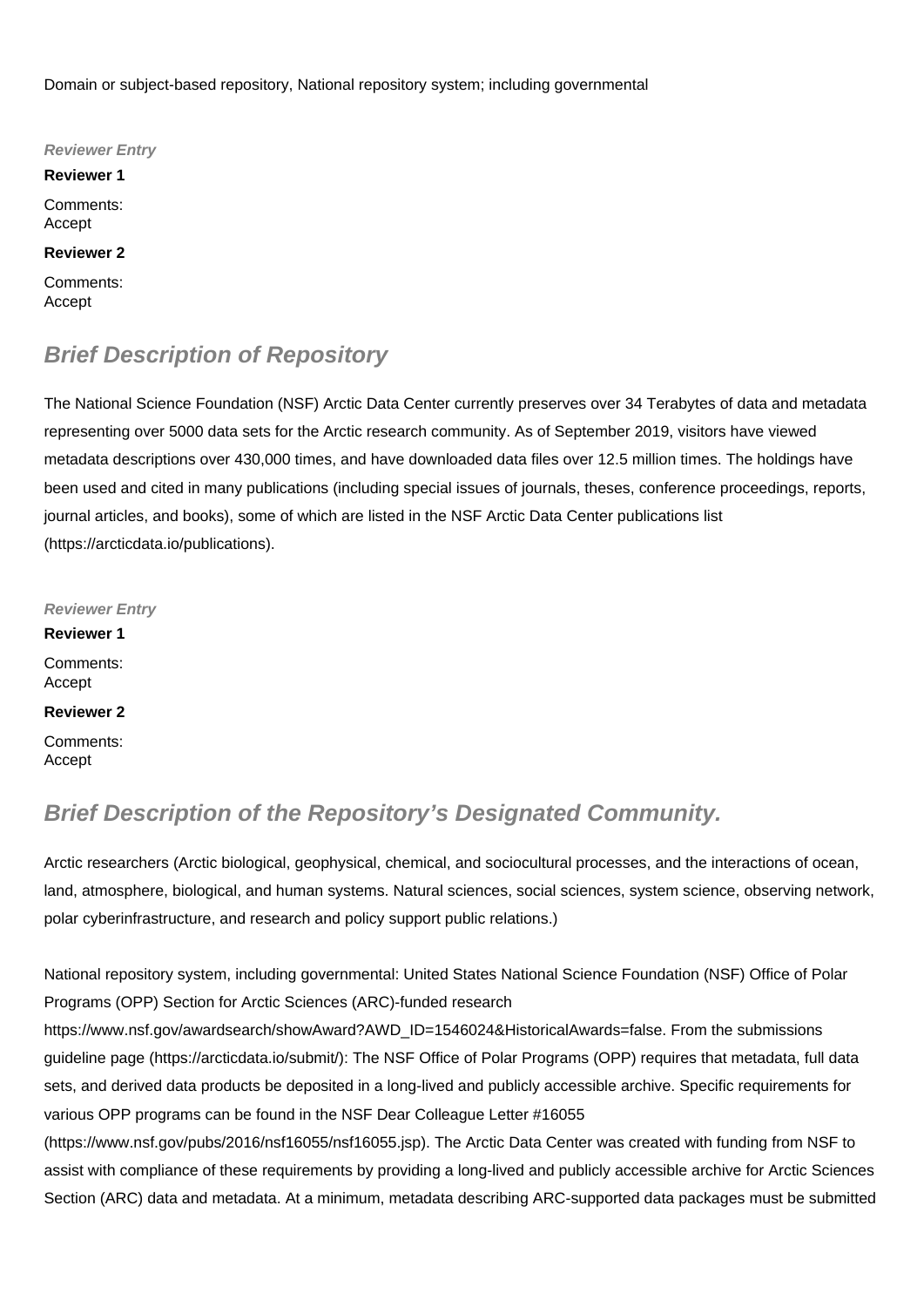to the Arctic Data Center.

**Reviewer Entry**

**Reviewer 1**

Comments: Accept

**Reviewer 2**

Comments: Accept

## **Level of Curation Performed. Select all relevant types from:**

C. Enhanced curation – e.g. conversion to new formats; enhancement of documentation, D. Data-level curation – as in C above; but with additional editing of deposited data for accuracy

**Reviewer Entry**

#### **Reviewer 1**

Comments: Accept

#### **Reviewer 2**

Comments: Accept

### **Comments**

We rely on the expertise of researchers with regard to the integrity of data observations. As such, all data and metadata are preserved as uploaded, and curated to produce new versions that enhance documentation and data organization to improve reusability. This includes conversion to open formats and congruency checks between the data and metadata.. Version control is supported for all uploaded metadata and data content. Datasets must meet certain requirements (sufficient metadata, open file formats) in order to be published with a DOI, and the curation process ensures that these requirements are met. Data files are published as-deposited, occasionally alongside an open-data format version of the data that is generated either by the curation team, or by the submitter upon request. Due to the heterogeneity of measurements, no effort is currently made to harmonize files across datasets except where initiated by a submitter.

**Reviewer Entry**

**Reviewer 1** Comments: Accept

**Reviewer 2**

Comments: Accept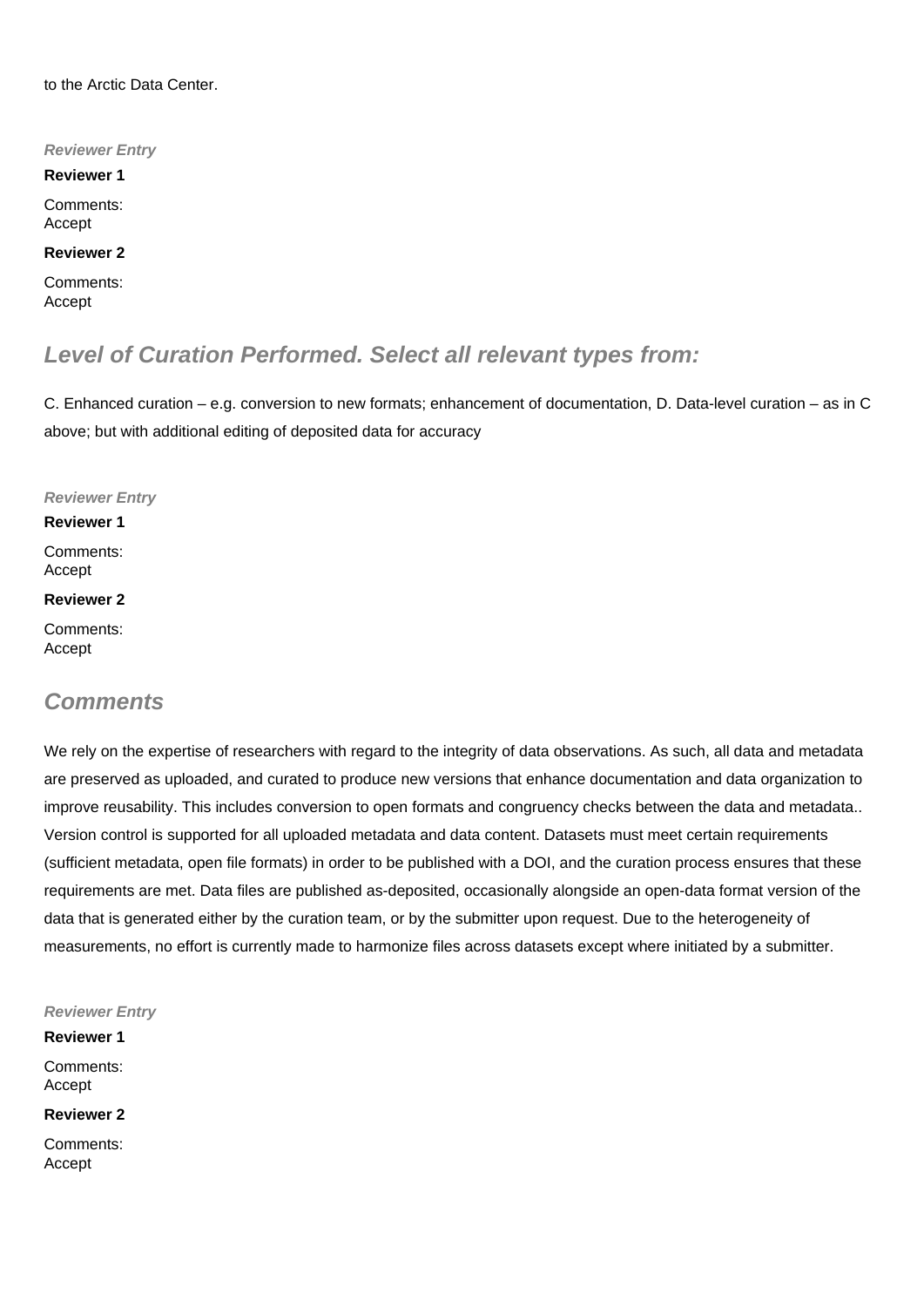## **Outsource Partners. If applicable, please list them.**

National Center for Ecological Analysis and Synthesis (NCEAS) at the University of California, Santa Barbara (UCSB) - Administrative and organizational relationship - Operates the Arctic Data Center. All data are stored in servers on campus in UCSB's North Hall Data Center (NHDC) [0.1], which complies with a subset of the Tier 1 ANSI/TIA Data Center Standards.

Data Observation Network for Earth (DataONE) - Institutional relationship - infrastructure support; the NSF Arctic Data Center is a DataONE member node (MN) [0.2], which provides global, federated data discovery across distributed data centers.

US National Oceanic and Atmospheric Administration (NOAA) National Centers for Environmental Information (NCEI) - Institutional relationship - offsite replication of data, metadata, software, documents, and provenance relationships for long-term preservation. NCEI is certified to operate the World Data Center (WDC) for Meteorology, the World Data Service (WDS) for Oceanography, and the World Data Service for Paleoclimatology. The WDS data centers are Core Trustworthy certified [0.3]

Amazon Web Services (AWS) - Contractual relationship - periodic, automated archival replication assures that data and metadata remain available even in the case of unplanned local system outages and provides for higher-performance access to data from multiple replica sites.

[0.1] https://www.ets.ucsb.edu/services/north-hall-data-center/service-description

- [0.2] https://www.dataone.org/benefits-becoming-member-node
- [0.3] https://www.ncdc.noaa.gov/customer-support/world-data-centers

**Reviewer Entry**

#### **Reviewer 1**

Comments: Accept

#### **Reviewer 2**

Comments: Accept

## **Other Relevant Information.**

**Reviewer Entry Reviewer 1** Comments: **Reviewer 2** Comments: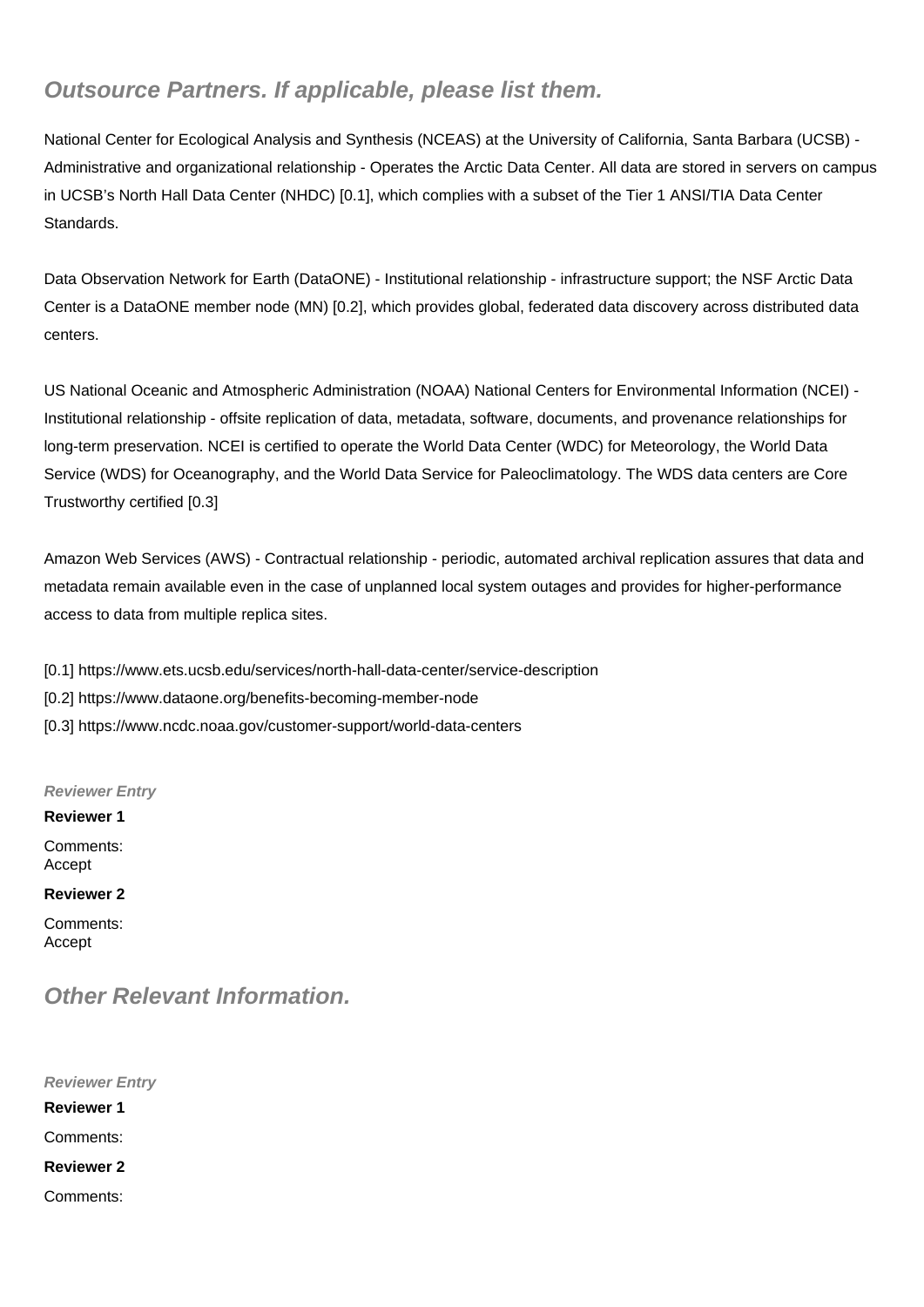## **ORGANIZATIONAL INFRASTRUCTURE**

## **I. Mission/Scope**

**R1. The repository has an explicit mission to provide access to and preserve data in its domain.**

## **Compliance Level:**

4 – The guideline has been fully implemented in the repository

#### **Reviewer Entry**

#### **Reviewer 1**

Comments: 4 – The guideline has been fully implemented in the repository

#### **Reviewer 2**

Comments: 4 – The guideline has been fully implemented in the repository

### **Response:**

Data preservation for the Arctic research community is critically important to the NSF Arctic Data Center. We recognize that data preservation is challenging for both for technical and non-technical reasons, and have developed an explicit data preservation plan describing how the NSF Arctic Data Center ensures the long-term preservation of the data entrusted to the repository. Key to this plan is our belief that no single organization can possibly provide sufficient institutional stability to guarantee multi-decadal preservation, and that partnerships among committed archives for replication are necessary for successful data longevity.

The primary mission [1.1] of the NSF Arctic Data Center is data preservation and data access, and high-quality data management is essential to data preservation. All submitted data and metadata are reviewed and edited before acceptance to ensure high-quality data products are available to the research community. Data are physically managed following best practice for systems administration at UCSB's NHDC, which complies with a subset of Tier 1 ANSI/TIA Data Center Standards.

Wherever possible, we utilize and encourage the use of open standards for representation of data and metadata, and for provisioning of services. Metadata are managed in the open Ecological Metadata Language (EML), and we encourage researchers to provide data using open data formats such as text-based CSV for tabular data and open formats for imagery. Open formats support accessibility of the data in the future even in the face of large software changes. In addition, the repository supports open programmatic access via the DataONE REST API [1.2] for automated access to the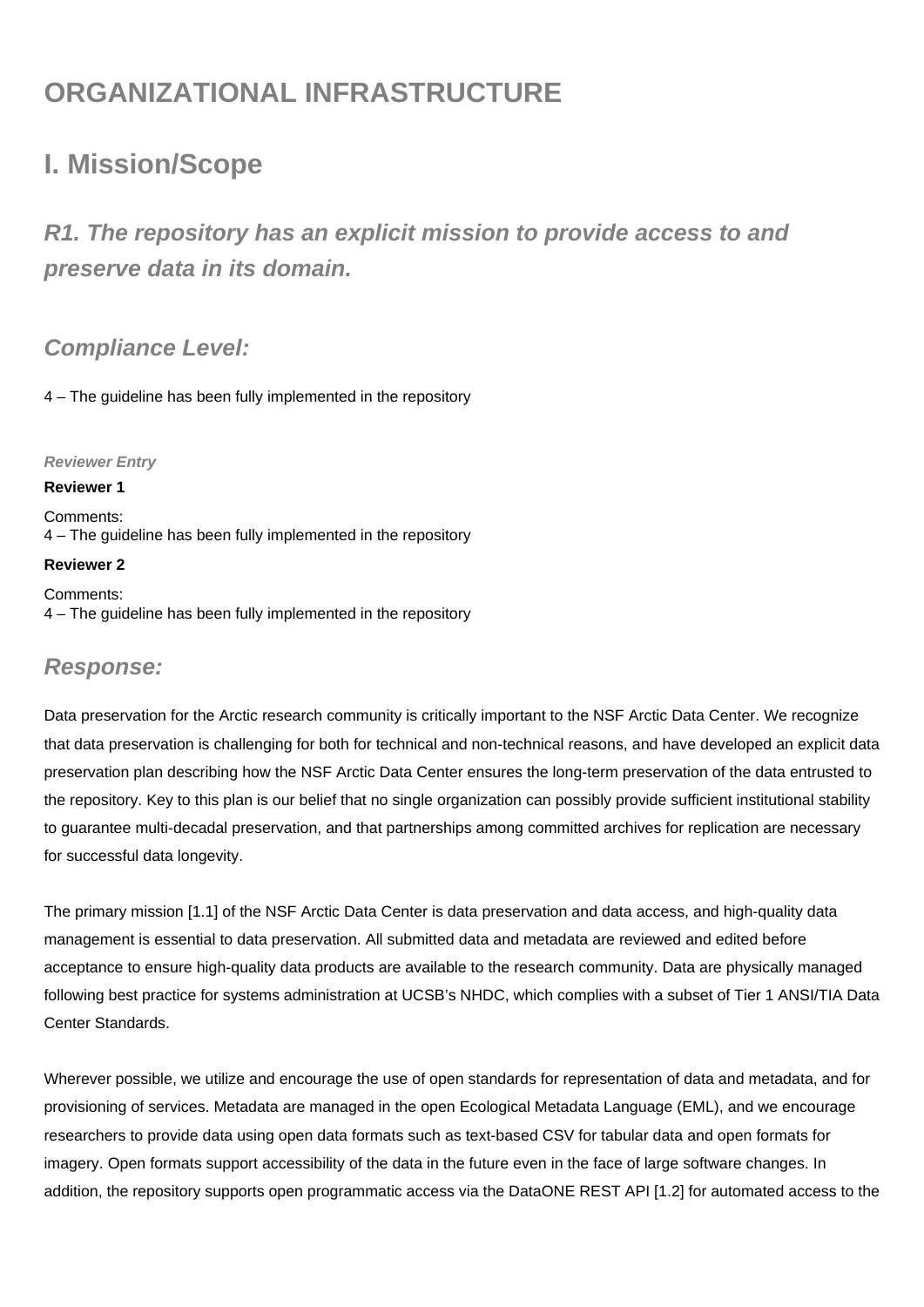#### holdings.

The mission and role of the NSF Arctic Data Center to preserve and provide access to data (as stated above) is mandated by its funder, the US National Science Foundation, and is stated in the award [1.3], "The archive will provide the capability to preserve and enable discovery of all products of NSF Arctic Science Section funded research, including data, metadata, software, documents, and provenance that link these in a coherent knowledge model, using infrastructure from the DataONE federation of data repositories."

[1.1] https://arcticdata.io/preservation/

[1.2] https://arcticdata.io/catalog/#api

[1.3] https://www.nsf.gov/awardsearch/showAward?AWD\_ID=1546024&HistoricalAwards=false

**Reviewer Entry**

**Reviewer 1** Comments: Accept

**Reviewer 2**

Comments: Accept

## **II. Licenses**

**R2. The repository maintains all applicable licenses covering data access and use and monitors compliance.**

### **Compliance Level:**

4 – The guideline has been fully implemented in the repository

**Reviewer Entry**

#### **Reviewer 1**

Comments: 4 – The guideline has been fully implemented in the repository

#### **Reviewer 2**

Comments: 4 – The guideline has been fully implemented in the repository

### **Response:**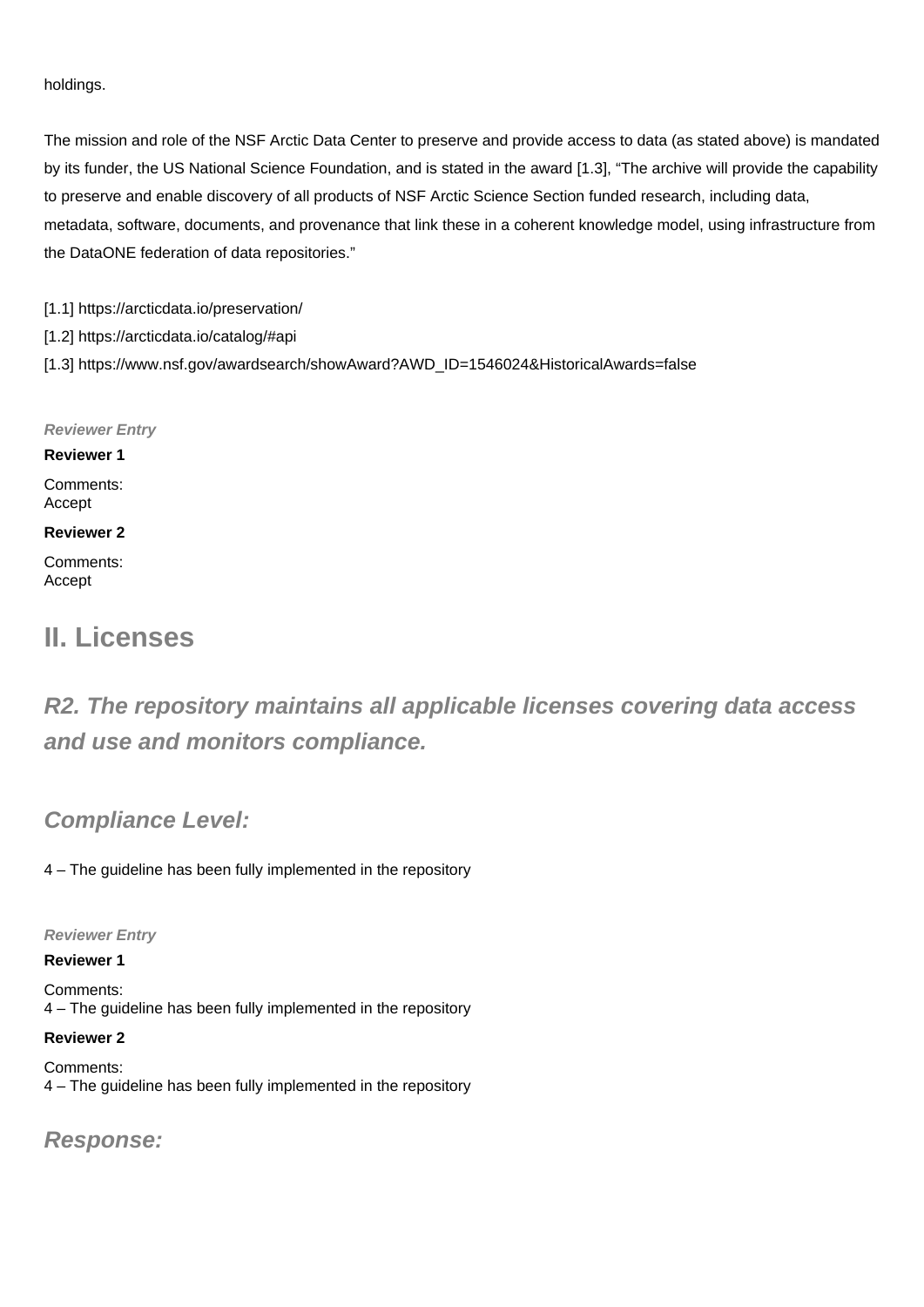All data and metadata are released [2.1] under either the Creative Commons Public Domain Dedication (CC-0) [2.2] or the Creative Commons Attribution 4.0 International License (CC-BY) [2.3].

As a repository dedicated to helping researchers increase collaboration and the pace of science, this repository needs certain rights to copy, store, and redistribute data and metadata. By uploading data, metadata, and any other content to the NSF Arctic Data Center, users warrant that they own any rights to the content and are authorized to do so under copyright or any other right that might pertain to the content. Data and facts themselves are not covered under copyright law in the US and most countries [2.4], since facts in and of themselves are not eligible for copyright. That said, some associated metadata and some particular compilations of data could potentially be covered by copyright in some jurisdictions.

By uploading content, users grant the NSF Arctic Data Center repository and UCSB all rights needed to copy, store, redistribute, and share data, metadata, and any other content. By marking content as publicly available, users grant the NSF Arctic Data Center repository, UCSB, and any other users the right to copy the content and redistribute it to the public without restriction under the terms of the CC-0 Public Domain Dedication [2.2] or the Creative Commons Attribution 4.0 International License [2.3], depending on which license users choose at the time of upload. The choice of license is recorded in the metadata record for each submitted data set at the time of submission, and is preserved with the data through all subsequent preservation operations.

CC-0 means that there is no copyright; all data holdings are completely public and without conditions imposed on users. CC-BY means that users are free to share and adapt, so long as they "give appropriate credit, provide a link to the license, and indicate if changes were made. You may do so in any reasonable manner, but not in any way that suggests the licensor endorses you or your use. You may not apply legal terms or technological measures that legally restrict others from doing anything the license permits."

"Appropriate credit" [2.5] means "if supplied, you must provide the names of the creator and attribution parties, a copyright notice, a license notice, a disclaimer notice, and a link to the material.

"Indicate if changes were made" [2.6] means that "you must indicate if you modified the material and retain an indication of previous modifications."

"Technological measures" [2.7] are "defined with reference to Article 11 of the World Intellectual Property Organization [WIPO] Copyright Treaty." [2.8]

Noncompliance with conditions of access and use is punishable under the US Copyright Act - 17. U.S.C. § 101. [2.9]. The NSF Arctic Data Center, distributes and makes data accessible under the terms of these licenses, and educates the community on the appropriate reuse and mechanisms for attribution, but does not become involved in enforcing the copyrights held by data submitters. It is incumbent upon submitters to enforce the copyrights that they own.

Data files which legally cannot be released under one of these two licenses (such as sensitive social science data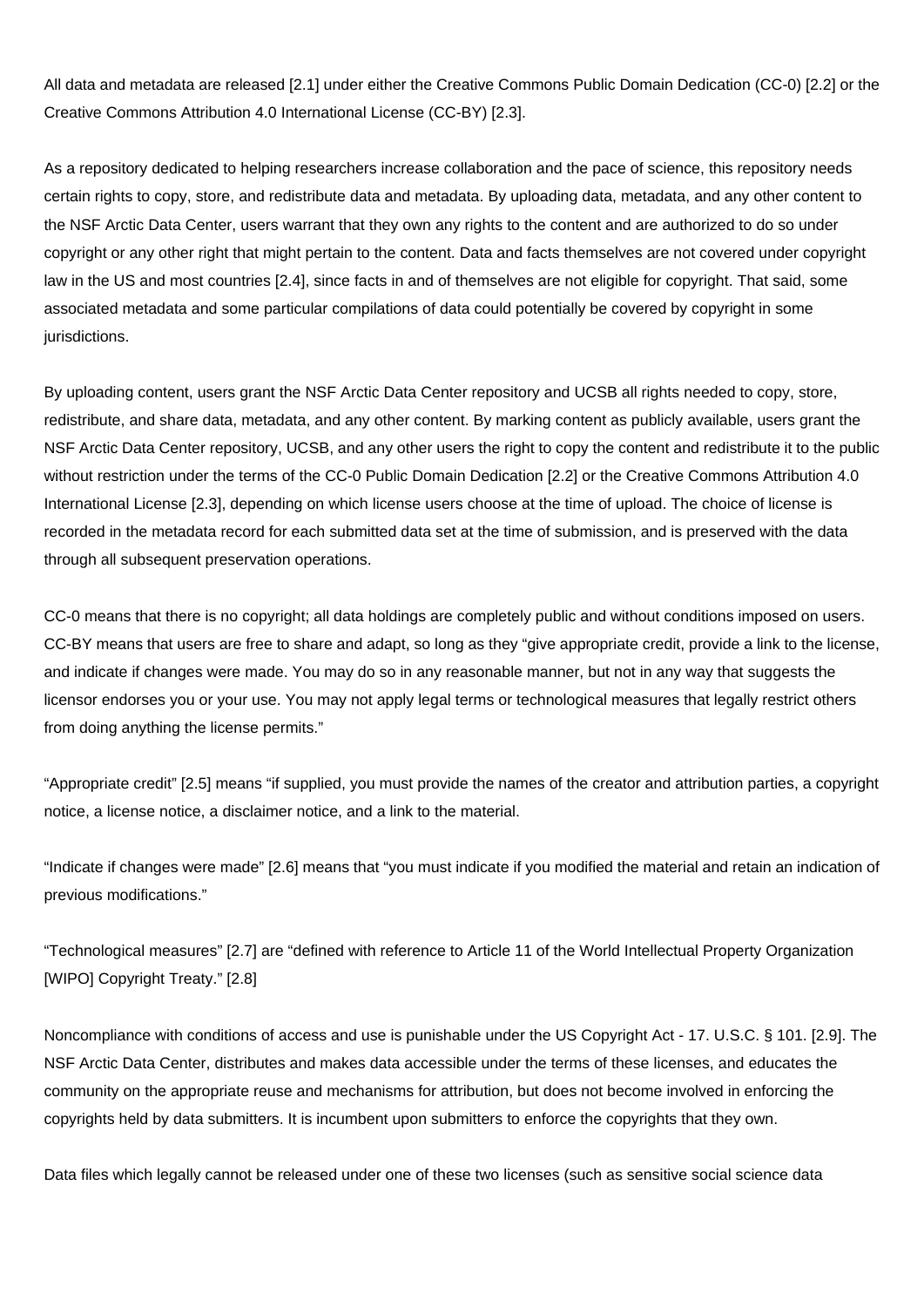governed by an institutional review board) are not published on the Arctic Data Center. NSF Arctic Data Center staff are trained to recognize projects that may potentially have collected restricted data and will confirm with NSF program officers whether data should be archived from these projects as necessary. We rely on the expertise of the depositor to uphold ethical norms and to work with NSF program officers to safeguard sensitive information. As such, procedures are in place to limit the deposit of data with disclosure risks, in particular human subjects data.

- [2.1] https://arcticdata.io/submit/#licensing-and-data-distribution
- [2.2] https://creativecommons.org/publicdomain/zero/1.0/legalcode
- [2.3] https://creativecommons.org/licenses/by/4.0/legalcode
- [2.4] http://www.bitlaw.com/copyright/database.html
- [2.5] https://wiki.creativecommons.org/wiki/License\_Versions#Detailed\_attribution\_comparison\_chart
- [2.6] https://wiki.creativecommons.org/wiki/License\_Versions#Modifications\_and\_adaptations\_must\_be\_marked\_as\_such
- [2.7] https://wiki.creativecommons.org/wiki/License\_Versions#Application\_of\_effective\_technological\_measures\_by\_user
- s\_of\_CC-licensed\_works\_prohibited
- [2.8] https://www.wipo.int/pct/en/texts/articles/a11.html
- [2.9] https://www.govinfo.gov/content/pkg/USCODE-2011-title17/pdf/USCODE-2011-title17.pdf

#### **Reviewer Entry**

#### **Reviewer 1**

Comments: Accept

#### **Reviewer 2**

Comments: Accept

## **III. Continuity of access**

**R3. The repository has a continuity plan to ensure ongoing access to and preservation of its holdings.**

## **Compliance Level:**

4 – The guideline has been fully implemented in the repository

**Reviewer Entry**

**Reviewer 1**

Comments: 4 – The guideline has been fully implemented in the repository

#### **Reviewer 2**

Comments: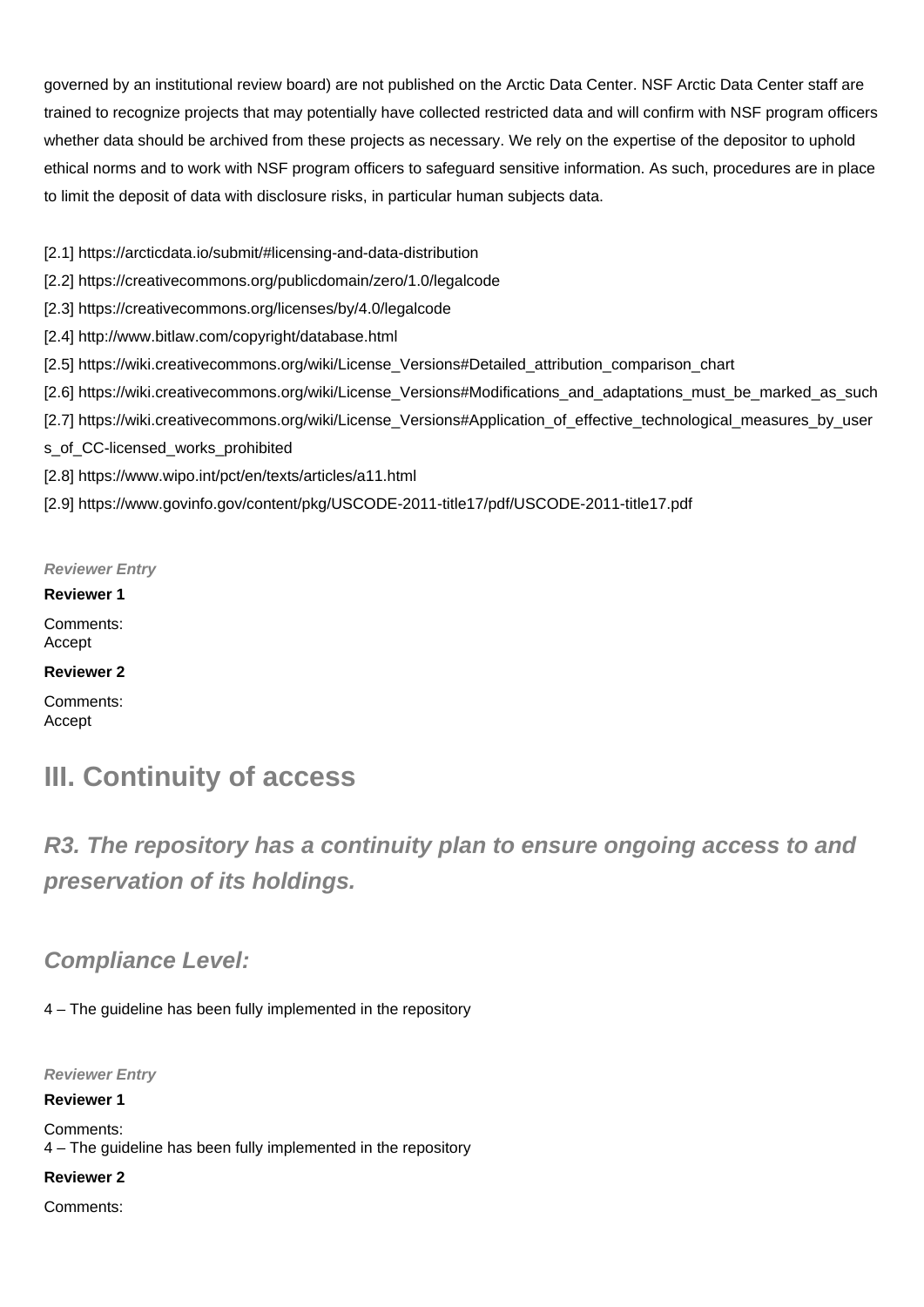#### 4 – The guideline has been fully implemented in the repository

#### **Response:**

The NSF Arctic Data Center is hosted at the University of California, Santa Barbara, at the National Center for Ecological Analysis and Synthesis (NCEAS) and funded under National Science Foundation (NSF) award number 1546024 [3.1], which ends in January 2021. NSF has stated their programmatic goal to continue to fund ongoing operations of the Arctic Data Center in 5 year award increments, with the operations governed by a Cooperative Agreement that can either be renewed or recompeted. NSF started funding this facility in 2007 through the CADIS program, renewed it from 2011-2016 through the ACADIS program, and then recompeted the program and awarded the current cooperative agreement to UCSB in 2016. As part of the NSF cooperative agreement, NSF conducts periodic reviews and site visits to determine compliance and program operating effectiveness, and to determine if a non-competitive renewal or a recompetition for operating the facility will occur. These reviews were successfully completed in 2017 and 2019, and in 2020 UCSB will be submitting a non-competitive renewal proposal to continue to operate the Arctic Data Center for the next 5 year block.

We recognize that over long time periods spanning many decades, it is extremely difficult to predict and sustain funding for single institutions. Our replication policy ensures high-availability during normal operations, but also provides security should NSF's investment in data archival wane. Should the main Arctic Data Center fail to be sustained, then the management of the Arctic Data Center has worked with our partnering institutions to ensure that the archival replicas that they hold continue to be preserved and available to the scientific community. This will mean that the National Centers for Environmental Information (NCEI) would become the authoritative holder of the data until a time when continued support from NSF can be obtained to re-establish operations. The Arctic Data Center has established its partnership with NCEI [3.2] specifically because they are funded independently of the National Science Foundation, and they are fundamentally focused on long-term archival quality preservation as their core mission, and are certified as a World Data System operator. By automating the replication of content from the Arctic Data Center to NCEI, we have provided a strong guarantee of continuity of access.

[3.1] https://www.nsf.gov/awardsearch/showAward?AWD\_ID=1546024 [3.2] https://arcticdata.io/about/

**Reviewer Entry**

**Reviewer 1** Comments: Accept

**Reviewer 2** Comments:

Accept

## **IV. Confidentiality/Ethics**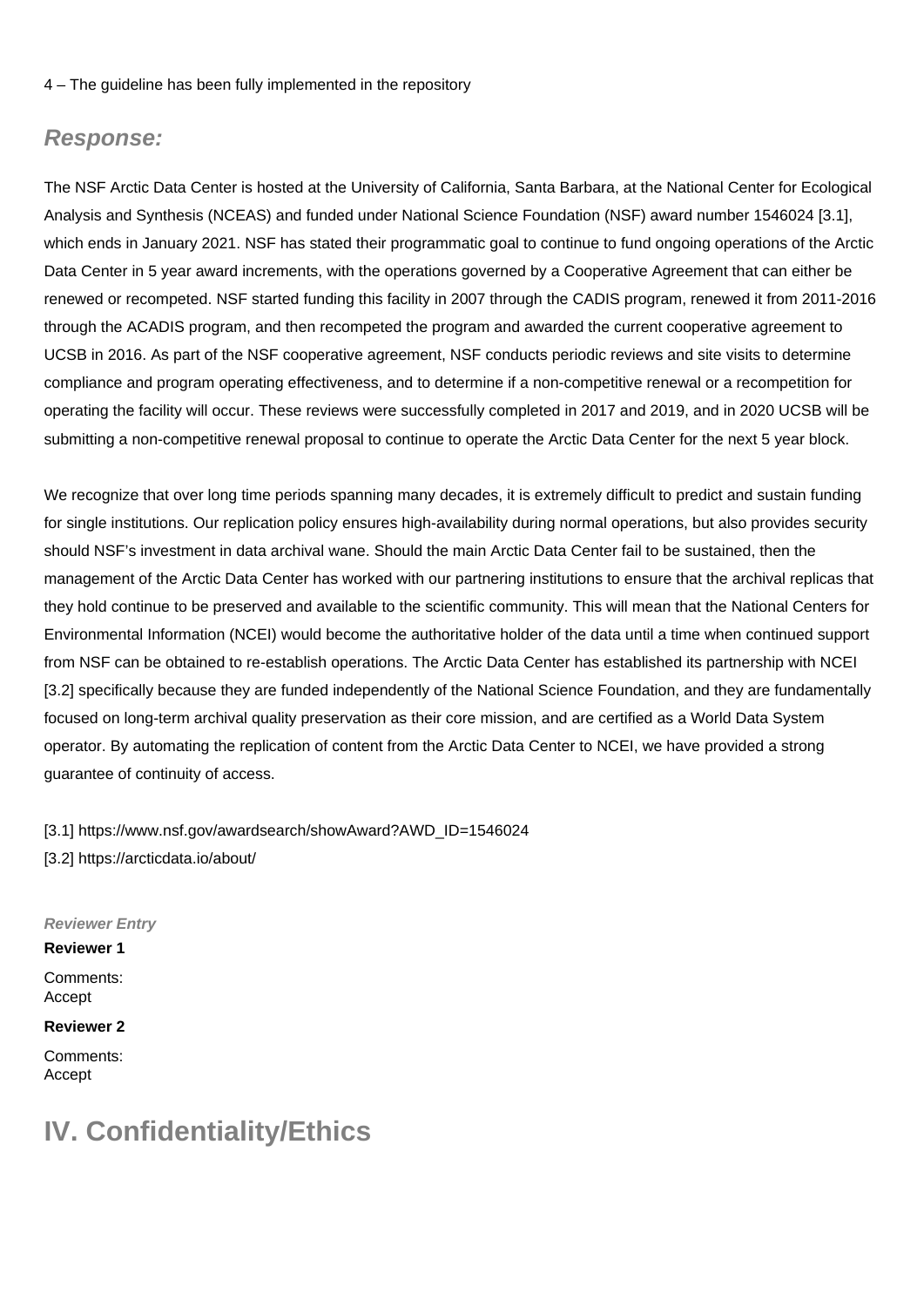**R4. The repository ensures, to the extent possible, that data are created, curated, accessed, and used in compliance with disciplinary and ethical norms.**

## **Compliance Level:**

4 – The guideline has been fully implemented in the repository

#### **Reviewer Entry**

**Reviewer 1**

Comments: 4 – The guideline has been fully implemented in the repository

#### **Reviewer 2**

Comments: 4 – The guideline has been fully implemented in the repository

## **Response:**

NSF Arctic Data Center staff are trained to recognize projects that may potentially have collected restricted data and will confirm with NSF program officers whether data should be archived from these projects as necessary. We rely on the expertise of the depositor to uphold ethical norms and to work with NSF program officers to safeguard sensitive information. As such, procedures are in place to limit the deposit of data with disclosure risks, in particular human subjects data. Nevertheless, all data are stored with access control rules in place, and are transmitted over encrypted channels to maintain privacy. Licensing and data distribution considerations for all data are outlined on the NSF Arctic Data Center website [4.1], and NSF ultimately ensures compliance with all federal, university, and Institutional Review Board policies on the use of restricted data.

In cases where data cannot be published because it is restricted, submitters create a metadata record to document non-sensitive aspects of the project and data, including the title, contact information for the data set creators and contacts, and an abstract and methods description summarizing the data collection methodologies that does not include any sensitive information or data. [4.2]

[4.1] https://arcticdata.io/submit/#licensing-and-data-distribution [4.2] https://arcticdata.io/submit/#who-must-submit-

**Reviewer Entry Reviewer 1** Comments: Accept **Reviewer 2**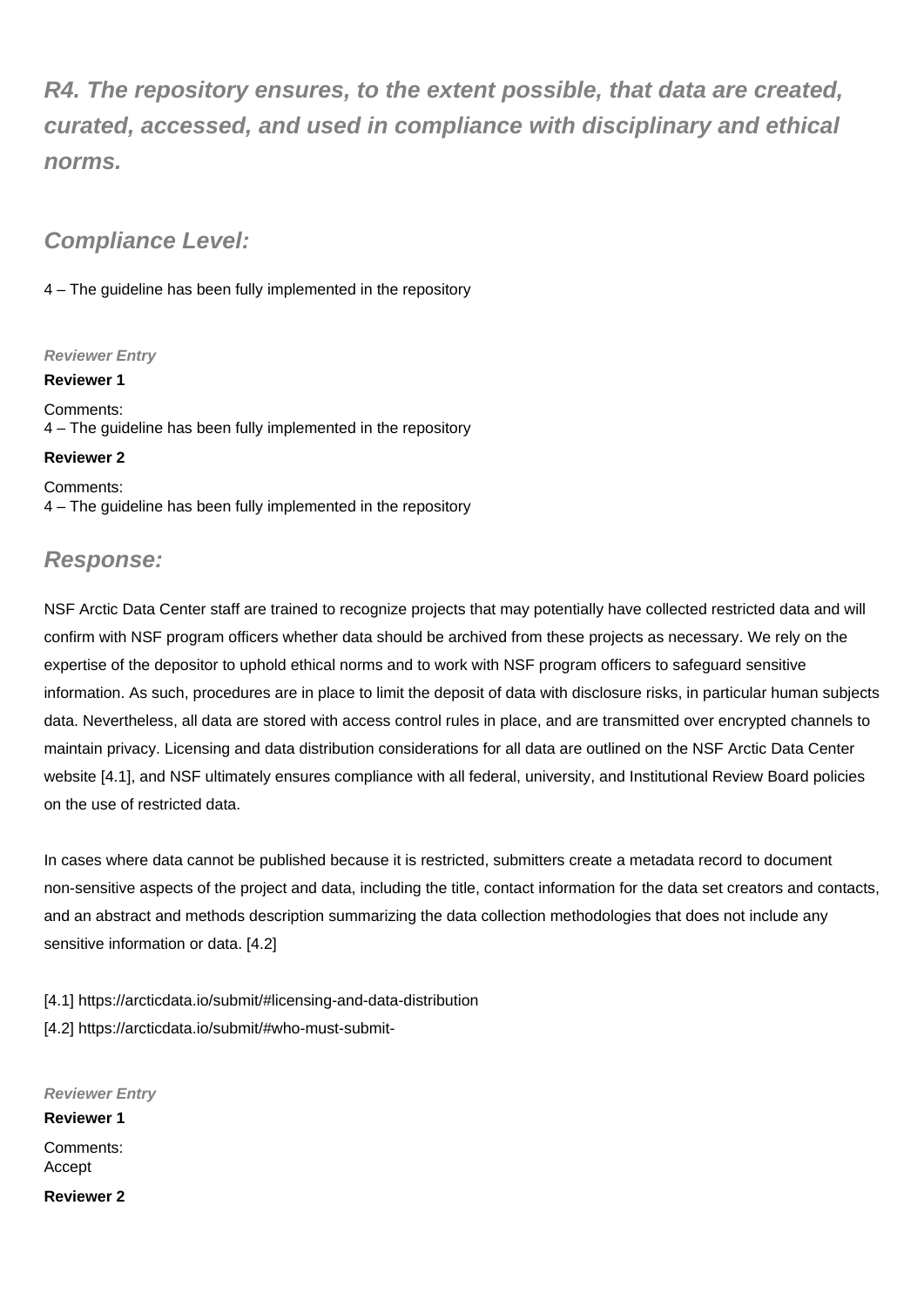Comments: Accept

## **V. Organizational infrastructure**

**R5. The repository has adequate funding and sufficient numbers of qualified staff managed through a clear system of governance to effectively carry out the mission.**

## **Compliance Level:**

4 – The guideline has been fully implemented in the repository

#### **Reviewer Entry**

#### **Reviewer 1**

**Reviewer 2**

Comments: 4 – The guideline has been fully implemented in the repository

Comments: 4 – The guideline has been fully implemented in the repository

### **Response:**

The NSF Arctic Data Center is hosted at the University of California, Santa Barbara, at the National Center for Ecological Analysis and Synthesis (NCEAS) and funded under NSF award number 1546024, which ends in January 2021. Basic operations, including technical operation, of the data center are conducted by the host institute (NCEAS). As part of the NSF cooperative agreement, NSF conducts periodic reviews and site visits to determine compliance and program operating effectiveness, and to determine if a non-competitive renewal or a recompetition for operating the facility will occur. These reviews were successfully completed in 2017 and 2019, and in 2020 UCSB will be submitting a non-competitive renewal proposal to continue to operate the Arctic Data Center for the next 5 year block.

This award funds software developers, data coordinators, student interns, a community engagement officer [5.1], training events for submitters [5.2], and travel for team members to attend conferences.

NSF Arctic Data Center staff work within the NCEAS and UCSB community, which provides opportunities for professional development via both in-house and external training events and seminars. The NSF Arctic Data Center draws on a wide range of staff expertise, and members participate in a variety of professional societies, including the Ecological Society of America (ESA), American Geophysical Union (AGU), Federation of Earth Science Information Partners (ESIP), in addition to participating in Arctic-specific communities such as IARPC [5.3] and the Arctic Data Committee [5.4]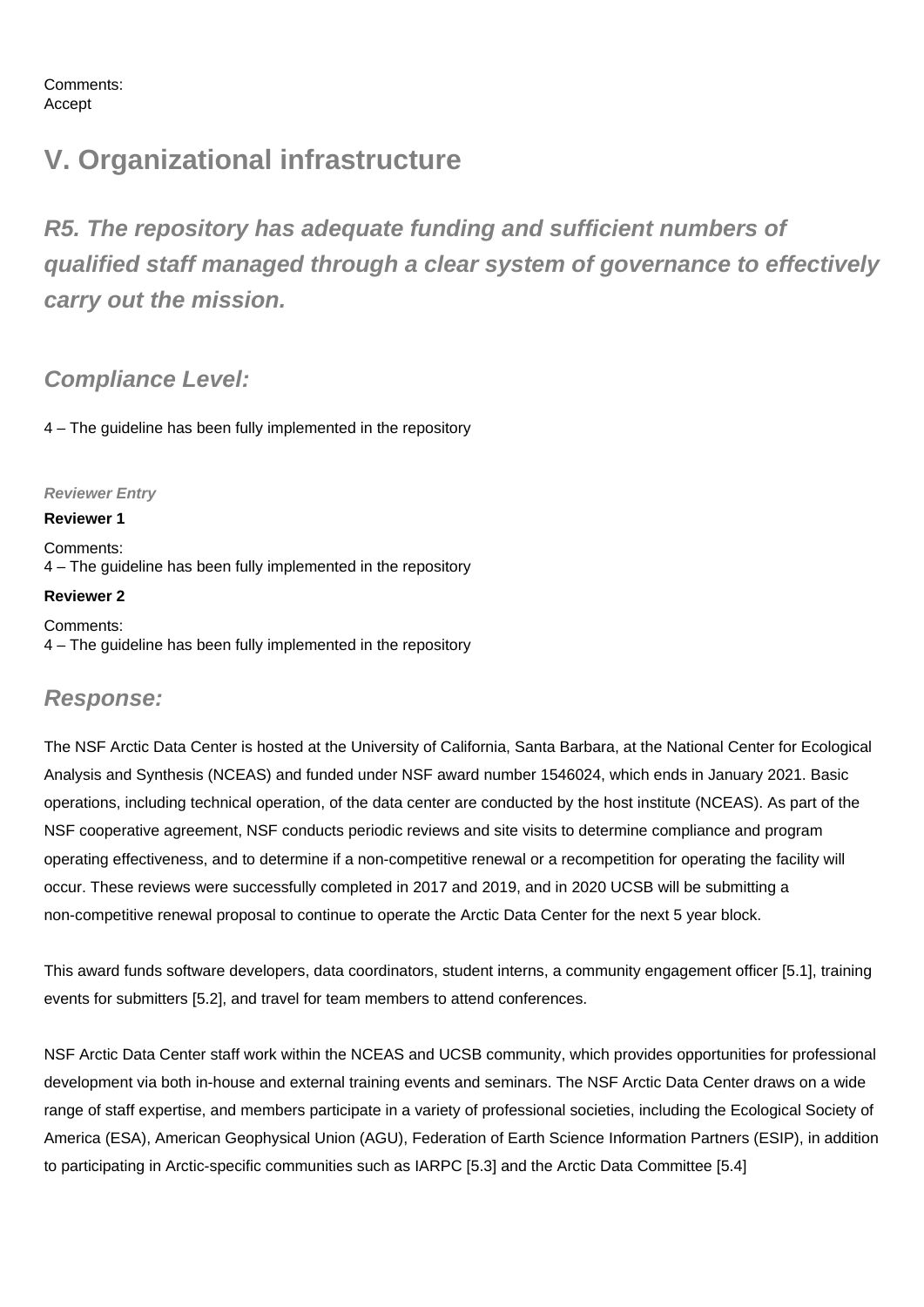[5.1] https://arcticdata.io/team/ [5.2] https://training.arcticdata.io [5.3] https://www.iarpccollaborations.org/ [5.4] https://arcticdc.org/

**Reviewer Entry**

**Reviewer 1**

Comments: Accept

**Reviewer 2**

Comments: Accept

## **VI. Expert guidance**

**R6. The repository adopts mechanism(s) to secure ongoing expert guidance and feedback (either inhouse or external, including scientific guidance, if relevant).**

## **Compliance Level:**

4 – The guideline has been fully implemented in the repository

**Reviewer Entry**

**Reviewer 1** Comments: 4 – The guideline has been fully implemented in the repository

#### **Reviewer 2**

Comments: 4 – The guideline has been fully implemented in the repository

## **Response:**

The NSF Arctic Data Center is guided by a science advisory board [6.1] that collectively provides vast expertise in the Arctic, including researchers focused on terrestrial, aquatic, oceanographic, atmospheric, and social science in the Arctic. NSF Arctic Data Center team members meet with this board annually to garner feedback on the center.

The center also regularly solicits feedback from users and other members of the community via a variety of mechanisms including: email correspondence, conferences, and user trainings [6.2].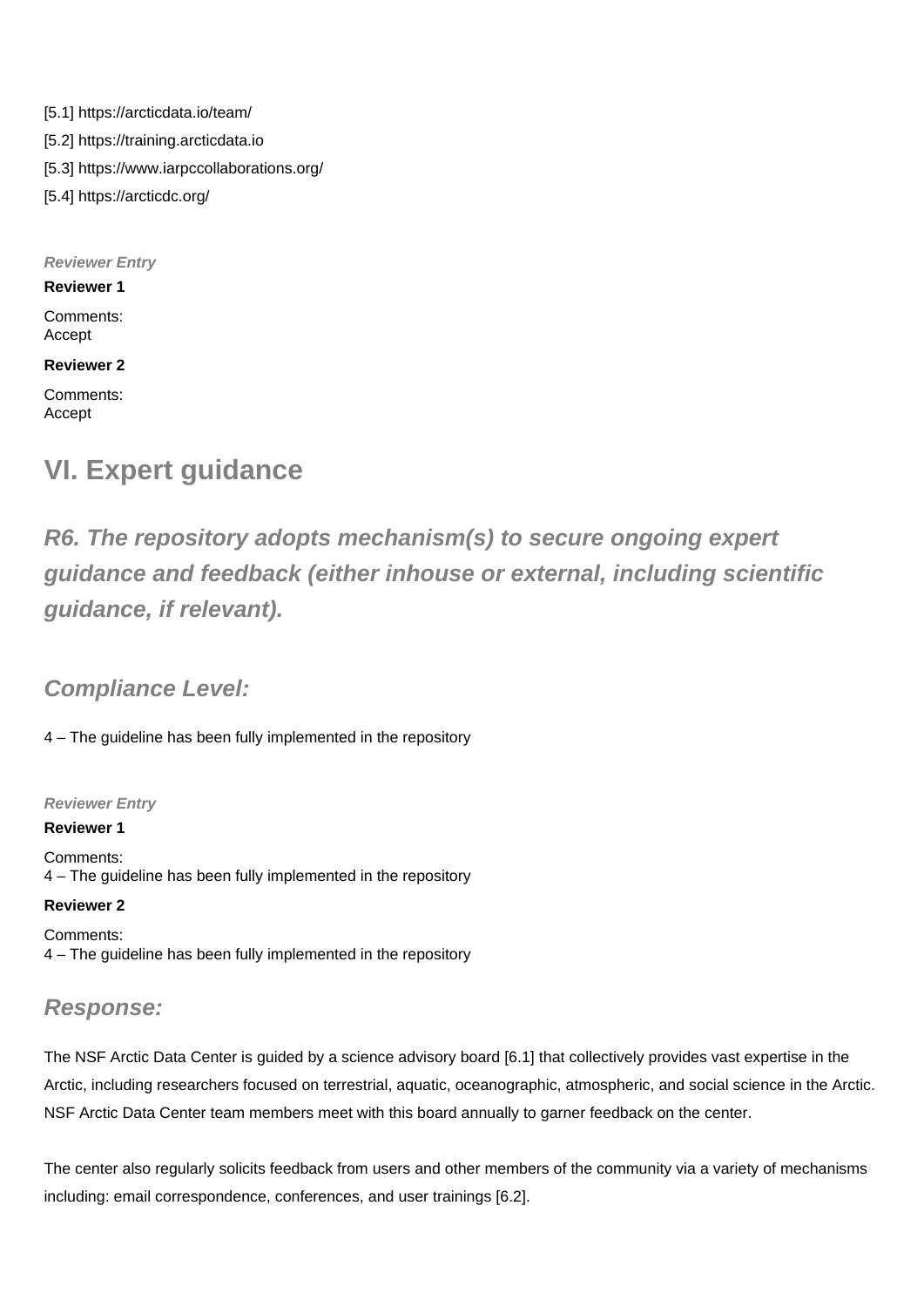The NSF Arctic Data Center is also an active participant in both Arctic and cyberinfrastructure communities including IARPC, ARCUS, ESIP, and DataONE.

[6.1] https://arcticdata.io/team/

[6.2] https://training.arcticdata.io

**Reviewer Entry**

**Reviewer 1** Comments: Accept

**Reviewer 2**

Comments: Accept

## **DIGITAL OBJECT MANAGEMENT**

## **VII. Data integrity and authenticity**

## **R7. The repository guarantees the integrity and authenticity of the data.**

## **Compliance Level:**

4 – The guideline has been fully implemented in the repository

**Reviewer Entry**

**Reviewer 1**

Comments: 4 – The guideline has been fully implemented in the repository

**Reviewer 2**

Comments: 4 – The guideline has been fully implemented in the repository

## **Response:**

The NSF Arctic Data Center uses stable software technology that ensures data integrity and authenticity throughout the lifecycle of the data, including ingest, archival storage, and access. The NSF Arctic Data Center is powered by the Metacat data management system [7.1]. Metacat is a repository application that runs on Linux, Mac OS, and Windows platforms in conjunction with a database, such as PostgreSQL (or Oracle), and a Web server. The Metacat application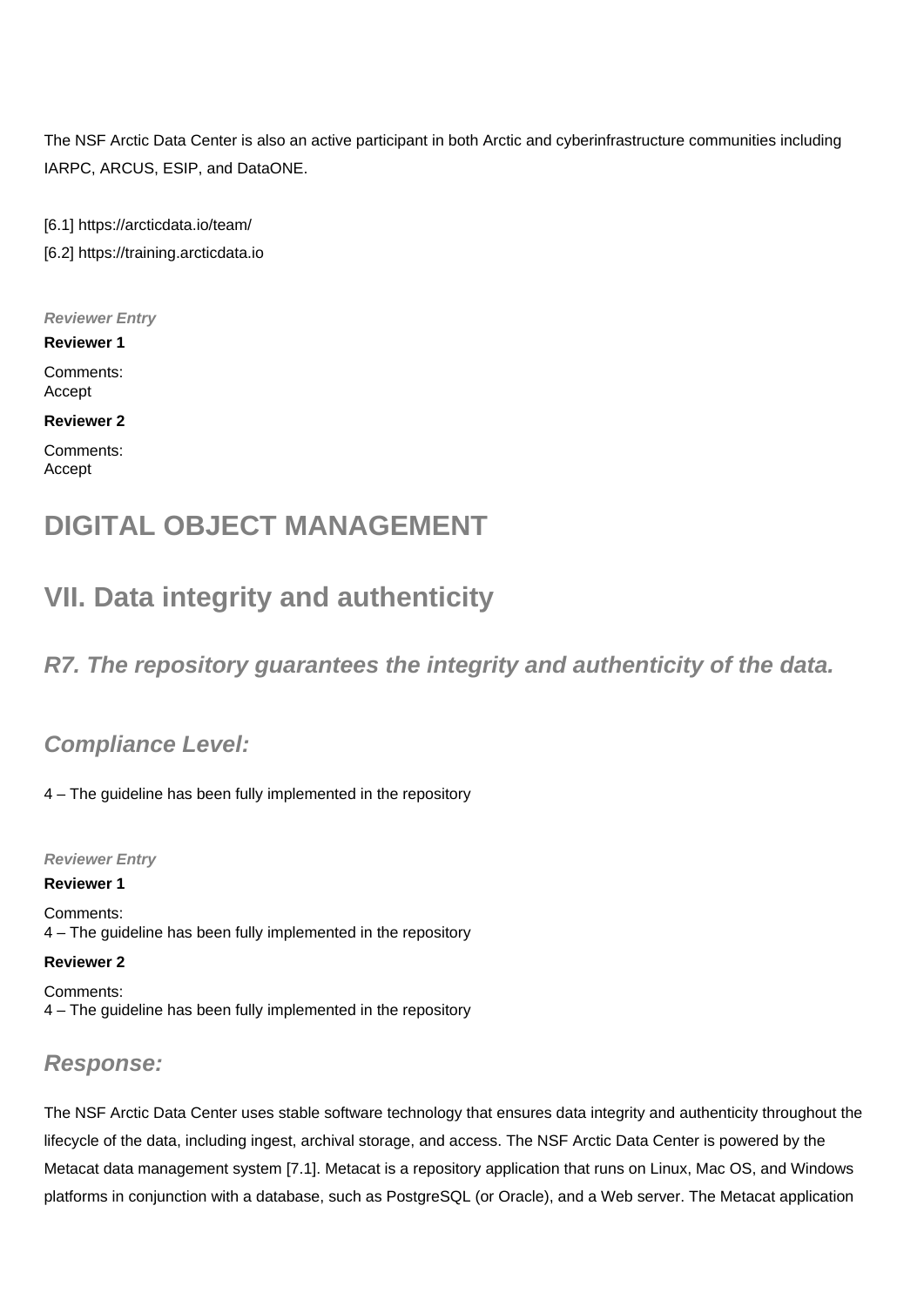primarily stores metadata in an XML format and supports several internationally recognized metadata standards. Metacat implements the DataONE API [7.2] (https://purl.dataone.org/architecture) to upload and access content, and to replicate content over a secure connection to partner repositories so that all records are stored on multiple machines and data are preserved in the event of technical failures. Metadata are primarily stored using the Ecological Metadata Language [7.3] (https://eml.ecoinformatics.org), as well as other ubiquitous metadata standards. The data archive is available to users using the NSF Arctic Data Center's implementation of MetacatUI [7.4] (https://github.com/NCEAS/metacatui), a browser-based web application for DataONE repositories.

Each object inserted in the Metacat system has a unique, immutable identifier which is associated with the object's on-disk bytes in the Metacat repository. Upon dataset approval in the curation process, the most recent (approved) version of a metadata object is assigned a Digital Object Identifer (DOI), and is resolvable through the DOI resolution service. Data objects, resource maps, and intermediate (not approved, in curation process) versions of metadata objects are assigned a UUID identifier. All identifiers are resolvable through the DataONE resolution service. Once a document is inserted into the repository, the object itself cannot be changed or deleted. A digest checksum of the object is calculated upon ingest and is validated against the checksum stated in the DataONE system metadata that accompanies the object during upload. This checksum value is periodically used to determine the authenticity of the stored origin and replica objects using the DataONE fixity auditing service every ninety days. Subsequent uploads of an object to the repository are versioned through an update API call. The Metacat repository tracks versions of uploads by maintaining a linked obsolescence list of identifiers that can be used to trace the lineage of every object.

Authentication for inserting objects (including new versions of objects) is also controlled using the DataONE API. Client applications interacting with the repository provide credentials using a Javascript Web Token (JWT) or an X509 certificate, and all transactions are performed using Transport Layer Security (TLS)-based encryption. Permissions of "read", "write", and "changePermission" can be granted on any object in the Metacat system for individual or group subjects, allowing for private (non-public) storage. The NSF Arctic Data Center uses ORCID [7.5](https://orcid.org/) identifiers to uniquely identify researchers, and the DataONE Identity Service to maintain group subjects and permissions.

Metadata documents submitted to the repository are validated against the associated schema prior to insertion into the Metacat database to ensure documents are valid and complete. Data producers can check the completeness of their metadata by generating a metadata quality assessment using the metadig-engine quality suite [7.6] (https://github.com/NCEAS/metadig-engine) which is built into the NSF Arctic Data Center's web application. Data are ensured to be complete and uncorrupted using the fixity service described above, however it is not in the purview of the NSF Arctic Data Center to determine the scientific merit of any dataset.

Metacat keeps an internal log of events (such as insertions, updates, deletes, and reads) for auditing purposes, and administratively exposes the events through the DataONE API to produce aggregated metrics of objects and their replicas across the network.

The NSF Arctic Data Center describes provenance between data objects in the repository using the ProvONE provenance model. ProvONE is an extension of the W3C recommended standard PROV, aiming to capture the most relevant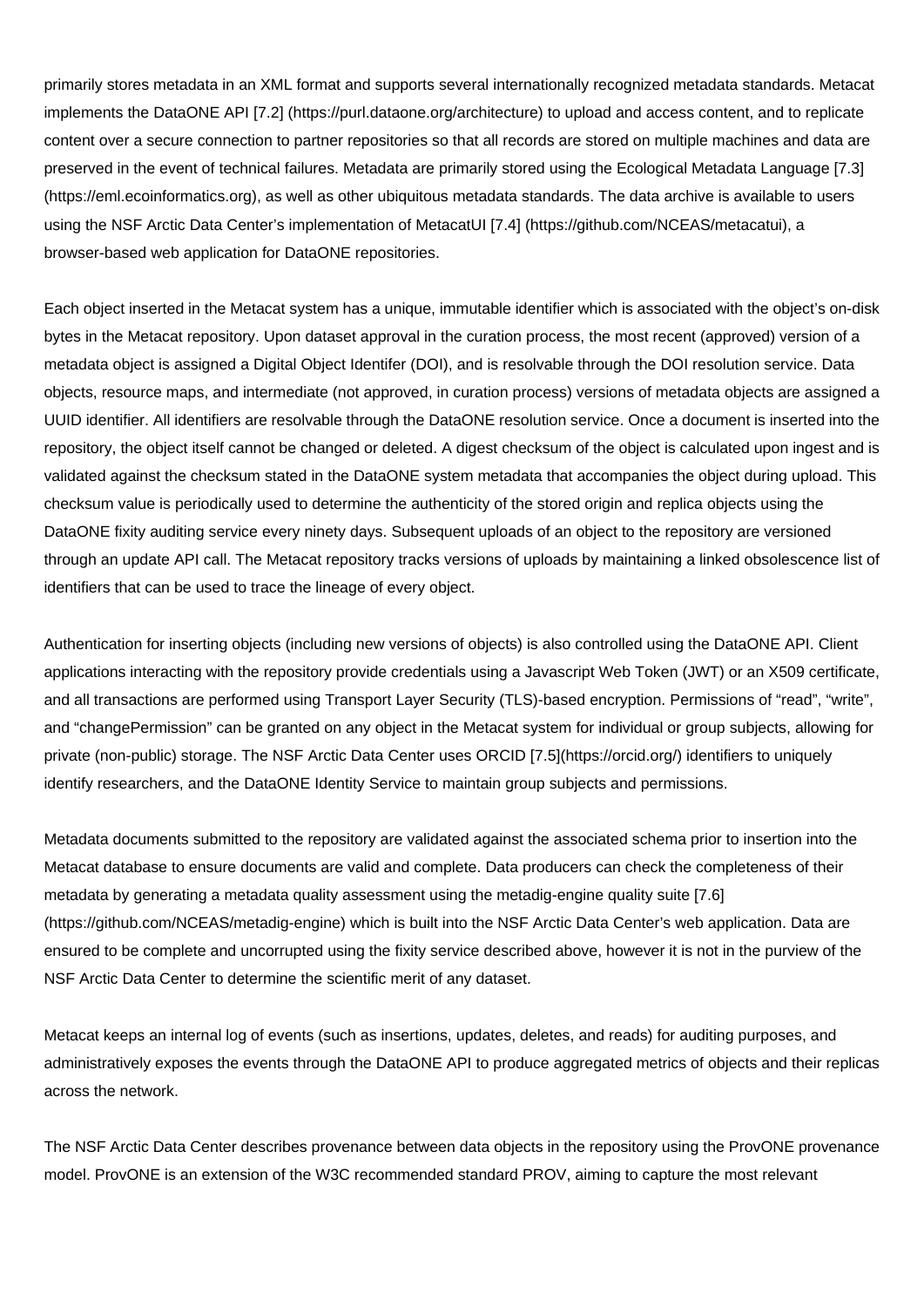information concerning scientific workflow computational processes, and providing extension points to accommodate the specificities of particular scientific workflow systems. Provenance is used to explicitly define the relationships between objects that are not of the same version chain, but which do have a computational relationship (such as a script that produces a data file). These provenance relationships are defined by data producers using the MetacatUI provenance editor or using programmatic libraries in Java, Python, R and Matlab.

The NSF Arctic Data Center manages datasets, collections of objects as known as "data packages", which are aggregations of science metadata and data objects, or other nested collections. A data package is typically composed of one science metadata document describing at least one data object with the relationships between them documented in a resource map document. Resource maps are RDF documents that conform to the Open Archives Initiative's Object Reuse and Exchange (OAI-ORE) specification. The MetacatUI web application allows users to search, link to, and download all datasets defined in the NSF Arctic Data Center. Obsoleted versions of datasets always resolve to the dataset version's canonical URI, and a banner linking to the most recent version will appear at the top of the landing page. All data objects can also be queried and downloaded programmatically using the DataONE API.

[7.1] https://knb.ecoinformatics.org/knb/docs/ [7.2] https://purl.dataone.org/architecture

- [7.3] https://eml.ecoinformatics.org
- [7.4] https://github.com/NCEAS/metacatui
- [7.5] https://orcid.org

**Reviewer Entry**

#### **Reviewer 1**

Comments: Accept

#### **Reviewer 2**

Comments: Accept

## **VIII. Appraisal**

**R8. The repository accepts data and metadata based on defined criteria to ensure relevance and understandability for data users.**

## **Compliance Level:**

4 – The guideline has been fully implemented in the repository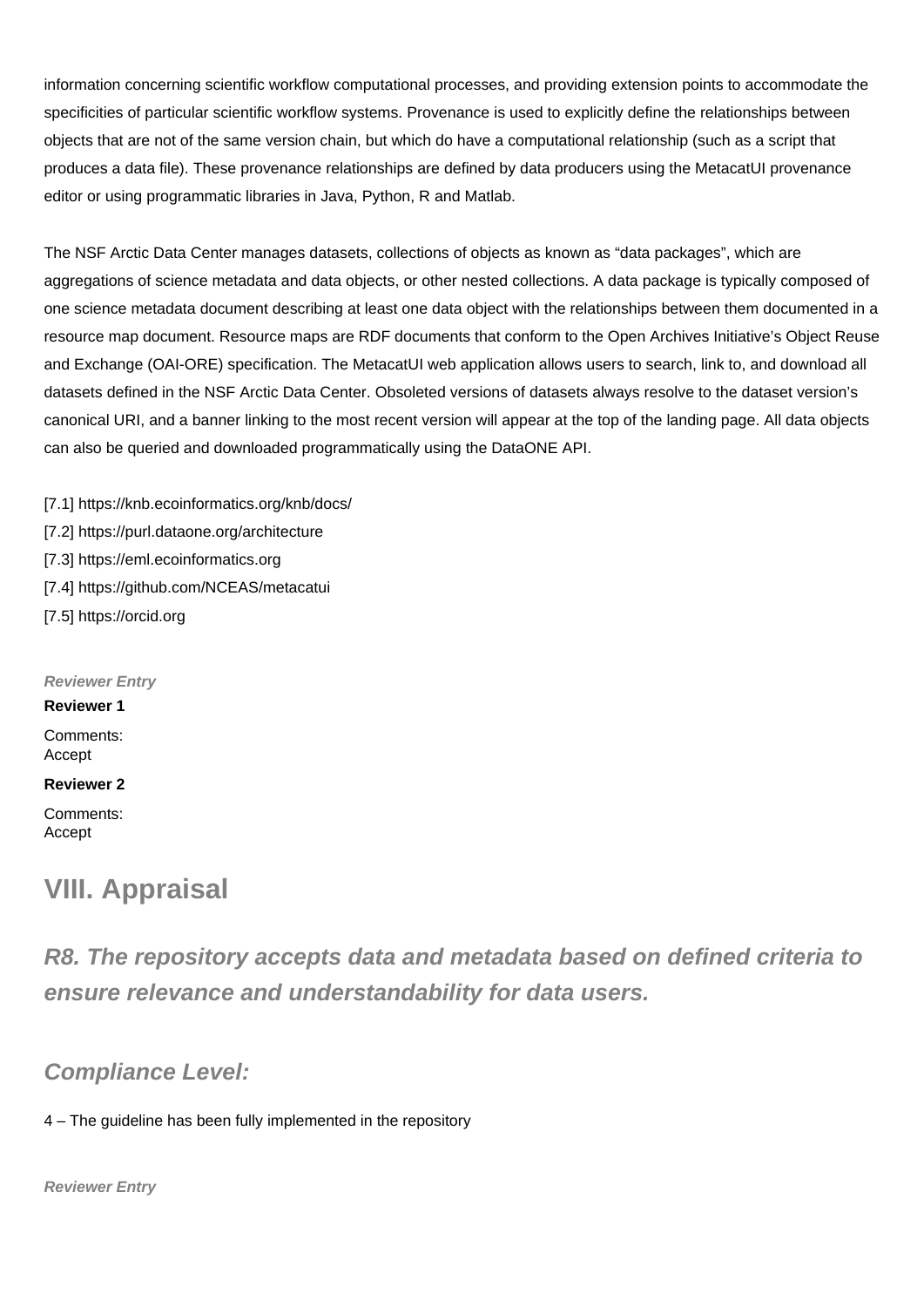#### **Reviewer 1**

Comments: 4 – The guideline has been fully implemented in the repository

#### **Reviewer 2**

Comments: 4 – The guideline has been fully implemented in the repository

### **Response:**

The NSF Arctic Data Center accepts data primarily from NSF funded projects for Arctic research. Occasionally, non NSF funded projects are accepted, although some portion of the data must have been collected in the Arctic to be included in the archive.

The center does not perform formal checks on the data with regard to its scientific merit or the accuracy of measurements. However, fixity checks are performed on each data object (see section VII), data files are converted to preferred file formats if possible, and data are occasionally reformatted for more efficient usage (converting from wide to long format, for example). Throughout this data curation process, all versions of data objects are preserved through our versioning system (see section VII) and relationships between them are described with explicit provenance, if applicable.

There are robust metadata standards that must be met for a submission to be published, beyond metadata being valid against the EML schema. These include passing all checks in the metadata quality report powered by an assessment framework called metadig [8.1] . The curation team assesses whether datasets contain: a descriptive title, comprehensive abstract, accurate temporal and geospatial coverages and comprehensive methods. Entity (file) level and attribute (variable) level metadata are also required. Required entity level metadata includes: file name, description, access URL, checksum, size, and file type. Required attribute information includes: name, description, units formally linked to base SI units for numeric data, definition of controlled vocabularies for categorical data, and missing value codes. Data congruency checks between data and metadata are performed programmatically by trained curation staff to ensure high-quality, accurate metadata.

Data or metadata that do not meet the requirements above are either returned to the submitter to make corrections, or corrected by the curation staff prior to issuing a DOI. Once a dataset is deemed complete through collaborative improvements by the submitter and the curation staff, a DOI will be issued.

The repository includes a list of preferred formats in the data submission guidelines on the website [8.2]. Data that are not in the preferred formats (not open access) are requested to be converted to a preferred format and resubmitted. The data curation staff ensures that data are in the preferred formats in the dataset review process. In some cases, the curation staff will do the conversion for the researchers (from Excel to CSV, for example), but researchers must approve the changes before the data are published.

#### [8.1] https://github.com/NCEAS/metadig

[8.2] https://arcticdata.io/submit/#file-format-guidelines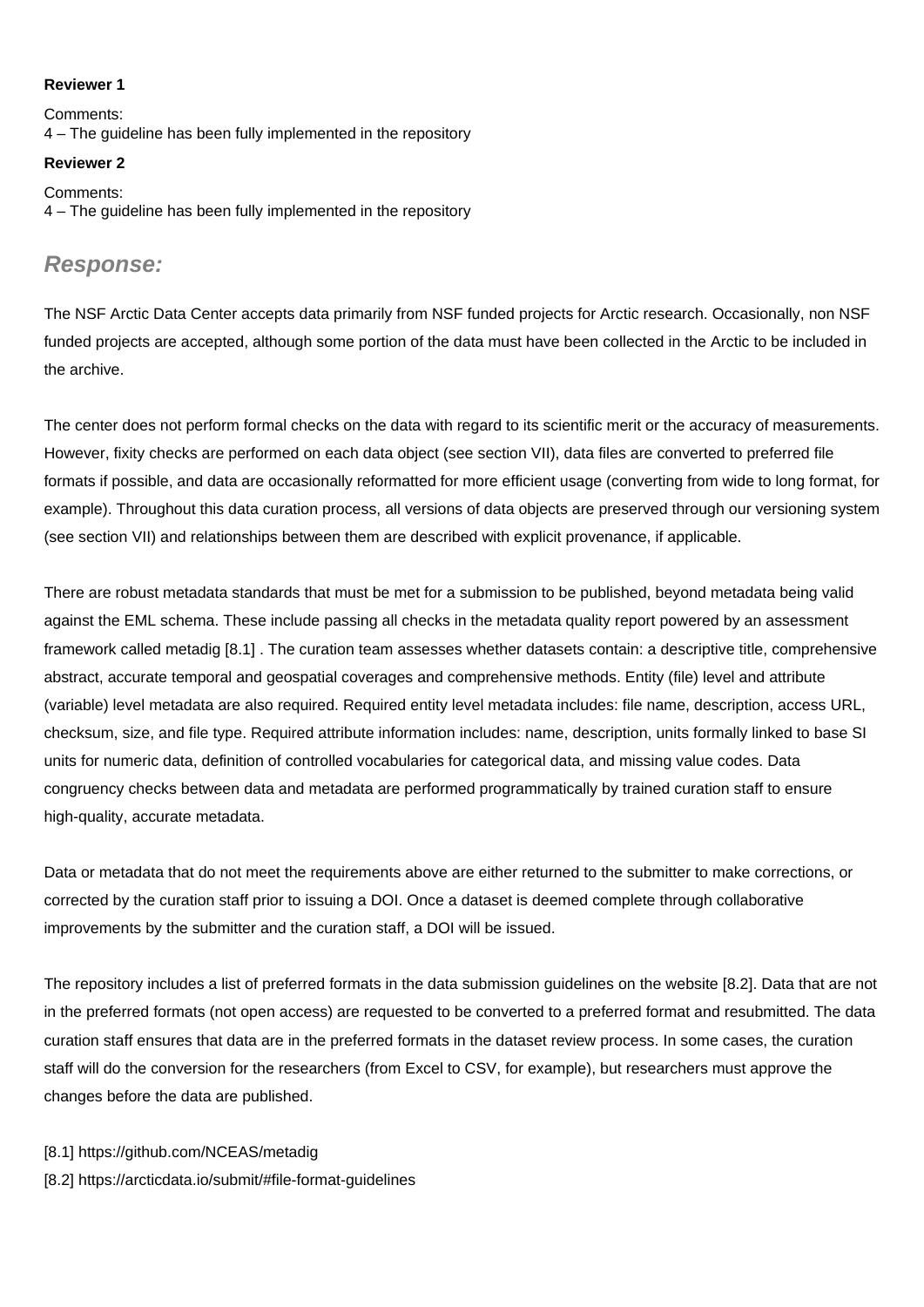#### **Reviewer Entry**

#### **Reviewer 1**

Comments: Accept

#### **Reviewer 2**

Comments: Accept

## **IX. Documented storage procedures**

**R9. The repository applies documented processes and procedures in managing archival storage of the data.**

### **Compliance Level:**

4 – The guideline has been fully implemented in the repository

**Reviewer Entry**

**Reviewer 1** Comments: 4 – The guideline has been fully implemented in the repository

#### **Reviewer 2**

Comments: 4 – The guideline has been fully implemented in the repository

## **Response:**

Depositors use client applications (both graphical and scripted) that implement the DataONE Service Application Programming Interface (API), and the repository itself implements this interface to form a set of procedures with regard to upload, storage, and access of the data. The details of this architecture are documented [9.1]. We use the DataONE Data Model [9.2]as the Archive Information Package (AIP) stored on our servers. The model components include a documented specification for packaging a collection, specifications for science metadata that document science data, and a specification for system-level metadata required for interoperability across system nodes in the DataONE network. The DataONE API also includes an authentication architecture, and each depositor is required to log into the system using their credentials (often a username and password) that is provided to them by their home institution (such as universities that participate in the InCommon [9.3] network). Once they are authenticated, they may deposit data packages. Likewise, all updates to data and metadata require authentication, which preserves the integrity of the datasets. The repository uses the ORCiD researcher identifier service to allow researchers to authenticate with their chosen institution.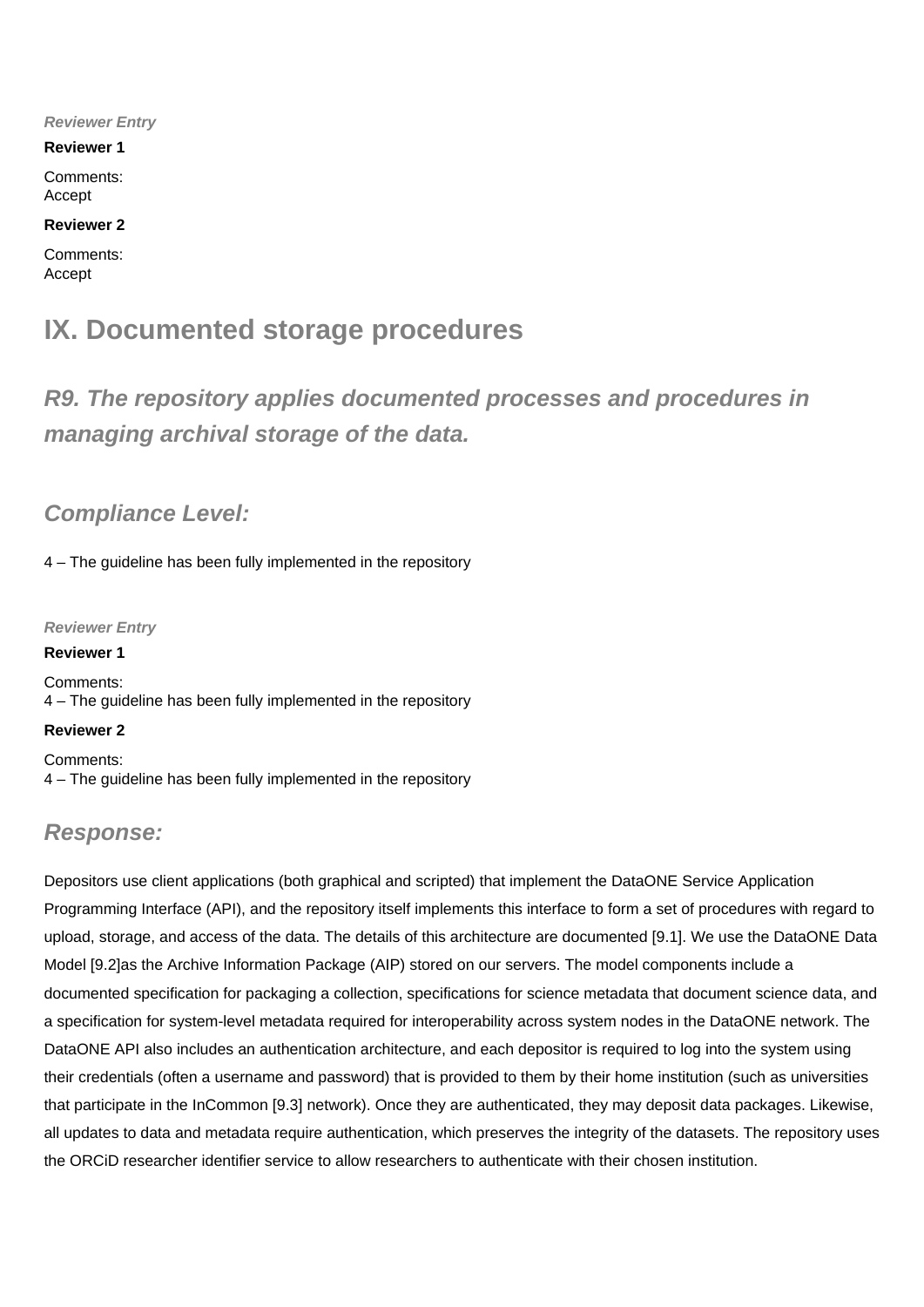The repository preservation policy [9.4] outlines high-level principles for storing data and metadata, which includes a section on "preserving the bits". Data are managed following best practice for systems administration at UCSB's North Hall Data Center (NHDC), which complies with a subset of Tier 1 ANSI/TIA Data Center Standards. Only authorized staff are allowed to enter the facility, must sign the Access and Visitor Log, and must use their Access Control/Identification KeyCard to enter, and can only access their own hardware. The center uses video surveillance to record all activity.

For backups, hourly snapshots of the entire repository are stored at the data center and are transferred off site in Santa Barbara, CA. Likewise, we copy the entire database contents to an Amazon Web Services (AWS) cloud backup on a nightly basis. Individual data files are also replicated to participating Tier 4 replica target repositories in the DataONE network to further increase geographic redundancy and high availability.

In the event that a recovery is needed, the repository system is replaced according to internal system administration procedures to restore the latest hourly snapshot. These snapshots are containerized images managed with operating system-level virtualization, and are portable across three separate hardware installations in case of hardware failures. In the event of a regional emergency (such as a fire), a procedure is followed to migrate the entire system to an Amazon AWS compute instance that is operated out of a different region.

The repository team mitigates risk of data loss at multiple levels. At the hardware level, we incorporate redundancy into the systems such as multiple RAID controllers and using striping, mirroring, and other RAID technologies for high availability. We also mitigate risk at the application level by leveraging the DataONE Fixity Service which audits byte-for-byte content on a 90-day schedule of all files and replicas by comparing a known checksum of the file with a freshly calculated checksum. Any issues are reported via application-level logging. All aspects of server resources (disk, memory, network, OS, and applications) are monitored using an external suite of system and application checks that typically execute every minute or every five minutes. Our system administrators and operations team are notified via SMS messaging, email, and instant messaging channels in the event any component has degraded in status.

- [9.1] https://purl.dataone.org/architecture
- [9.2] https://purl.dataone.org/architecture/design/DataPackage.html
- [9.3] https://incommon.org/
- [9.4] https://arcticdata.io/preservation/

**Reviewer Entry**

**Reviewer 1** Comments: Accept

**Reviewer 2**

Comments: Accept

## **X. Preservation plan**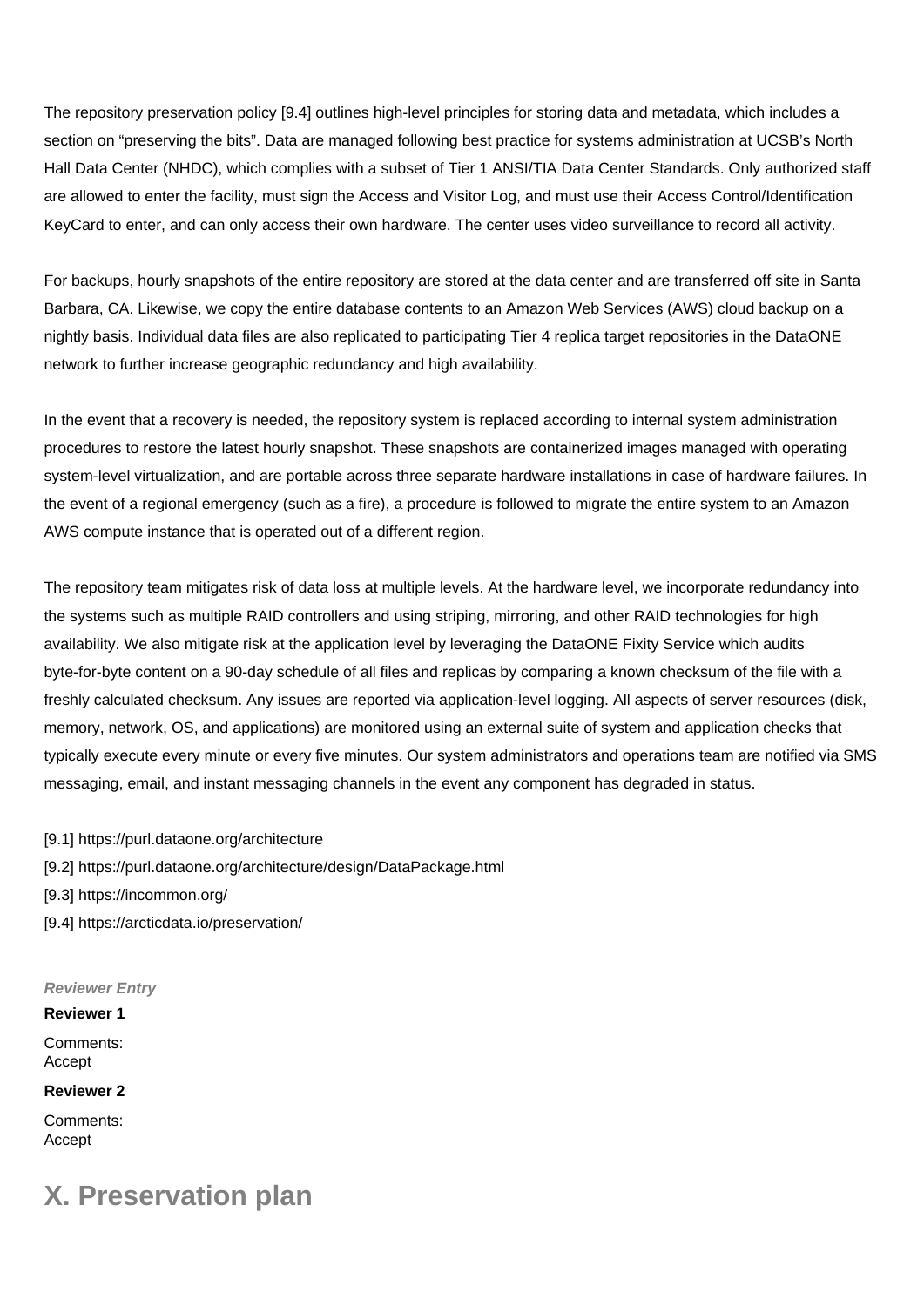## **R10. The repository assumes responsibility for long-term preservation and manages this function in a planned and documented way.**

## **Compliance Level:**

4 – The guideline has been fully implemented in the repository

#### **Reviewer Entry**

**Reviewer 1** Comments: 4 – The guideline has been fully implemented in the repository

#### **Reviewer 2**

Comments: 4 – The guideline has been fully implemented in the repository

## **Response:**

The NSF Arctic Data Center preservation plan is available on the website [10.1]. Stated in NSF award [10.2]: "Data will be replicated to administratively diverse institutions at the KNB, the Centers for Environmental Information (NCEI) and the Amazon cloud, as this is critical to long-term preservation."

All metadata and data are replicated at geographically distinct locations including 1) DataONE replication nodes and 2) at the NOAA National Centers for Environmental Information. A full archival copy is also made nightly on the Amazon AWS cloud service. Replication is automated, and occurs any time that a change to any file in the system is made. Replication ensures that data and metadata remain available even in the case of unplanned local system outages (such as a regional-scale fire or earthquake event), and provides for higher-performance access to data from multiple replica sites.

By uploading content, users grant the NSF Arctic Data Center repository and UCSB all rights needed to copy, store, redistribute, and share data, metadata, and any other content [10.3]. By marking content as publicly available, users grant the NSF Arctic Data Center repository, UCSB, and any other users the right to copy the content and redistribute it to the public without restriction under the terms of the CC-0 Public Domain Dedication [10.4] or the Creative Commons Attribution 4.0 International License [10.5], depending on which license users choose at the time of upload. The choice of license is recorded in the metadata record for each submitted data set at the time of submission, and is preserved with the data through all subsequent preservation operations.

Finally, the rigorous appraisal process and file format requirements described in section VIII helps ensure that metadata and data can be usable and understandable in the long term (>20 years).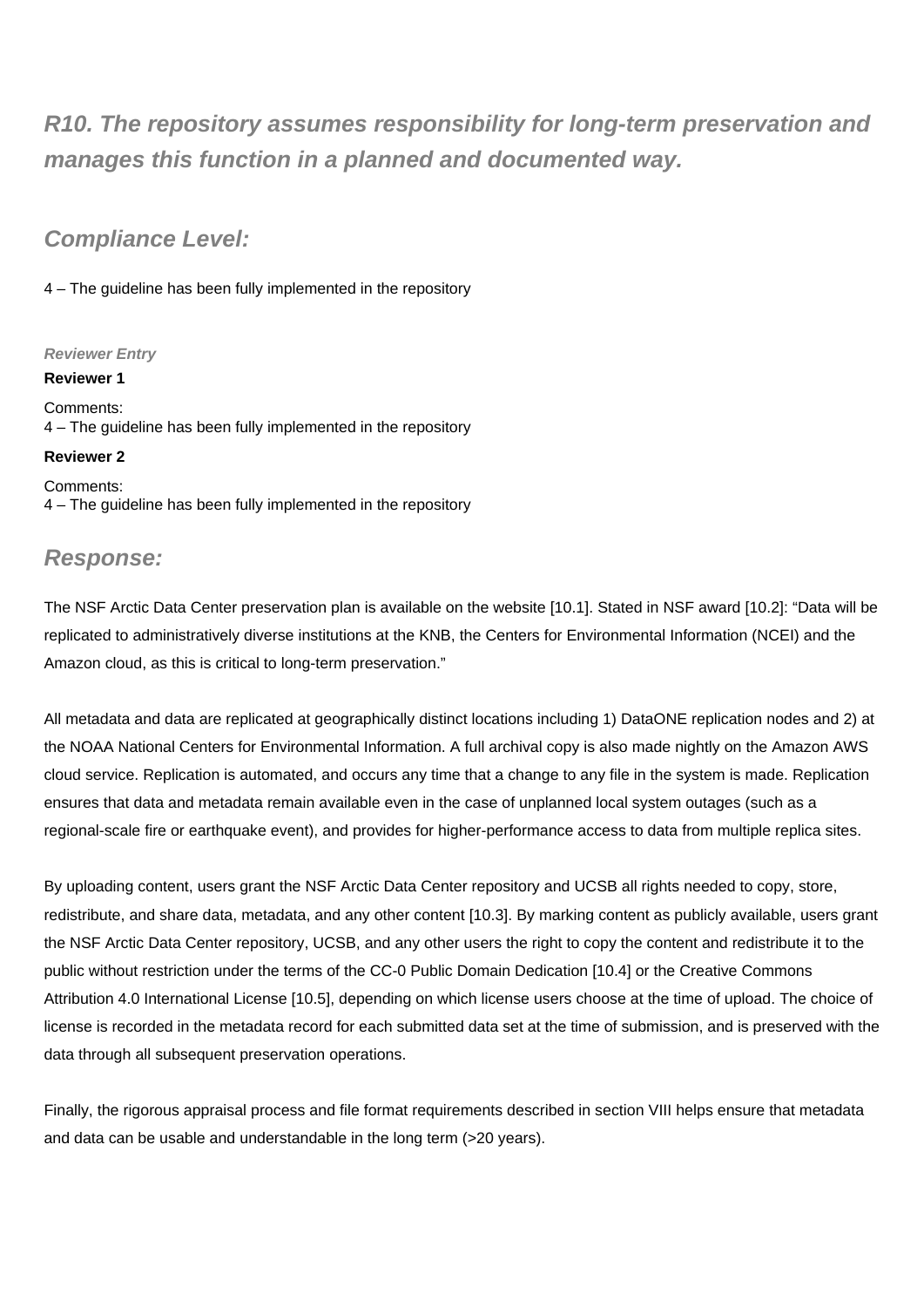- [10.1] https://arcticdata.io/preservation/
- [10.2] https://www.nsf.gov/awardsearch/showAward?AWD\_ID=1546024&HistoricalAwards=false
- [10.3] https://arcticdata.io/submit/#licensing-and-data-distribution
- [10.4] http://creativecommons.org/publicdomain/zero/1.0/
- [10.5] http://creativecommons.org/licenses/by/4.0/

**Reviewer Entry**

**Reviewer 1**

Comments: Accept

#### **Reviewer 2**

Comments: Accept

## **XI. Data quality**

**R11. The repository has appropriate expertise to address technical data and metadata quality and ensures that sufficient information is available for end users to make quality-related evaluations.**

## **Compliance Level:**

4 – The guideline has been fully implemented in the repository

**Reviewer Entry**

**Reviewer 1** Comments: 4 – The guideline has been fully implemented in the repository

#### **Reviewer 2**

Comments: 4 – The guideline has been fully implemented in the repository

## **Response:**

The NSF Arctic Data Center facilitates high quality, long-lived datasets. Each dataset must have a complete and valid metadata record, which passes checks performed by both the metadig-engine [11.1] quality suite, and programmatic checks using functions written in R which ensure congruency between entity and attribute level metadata and data file contents. Researchers are encouraged to name measurement variables in accordance with the standard practices in their scientific discipline,and we default to the scientist's expertise in this area.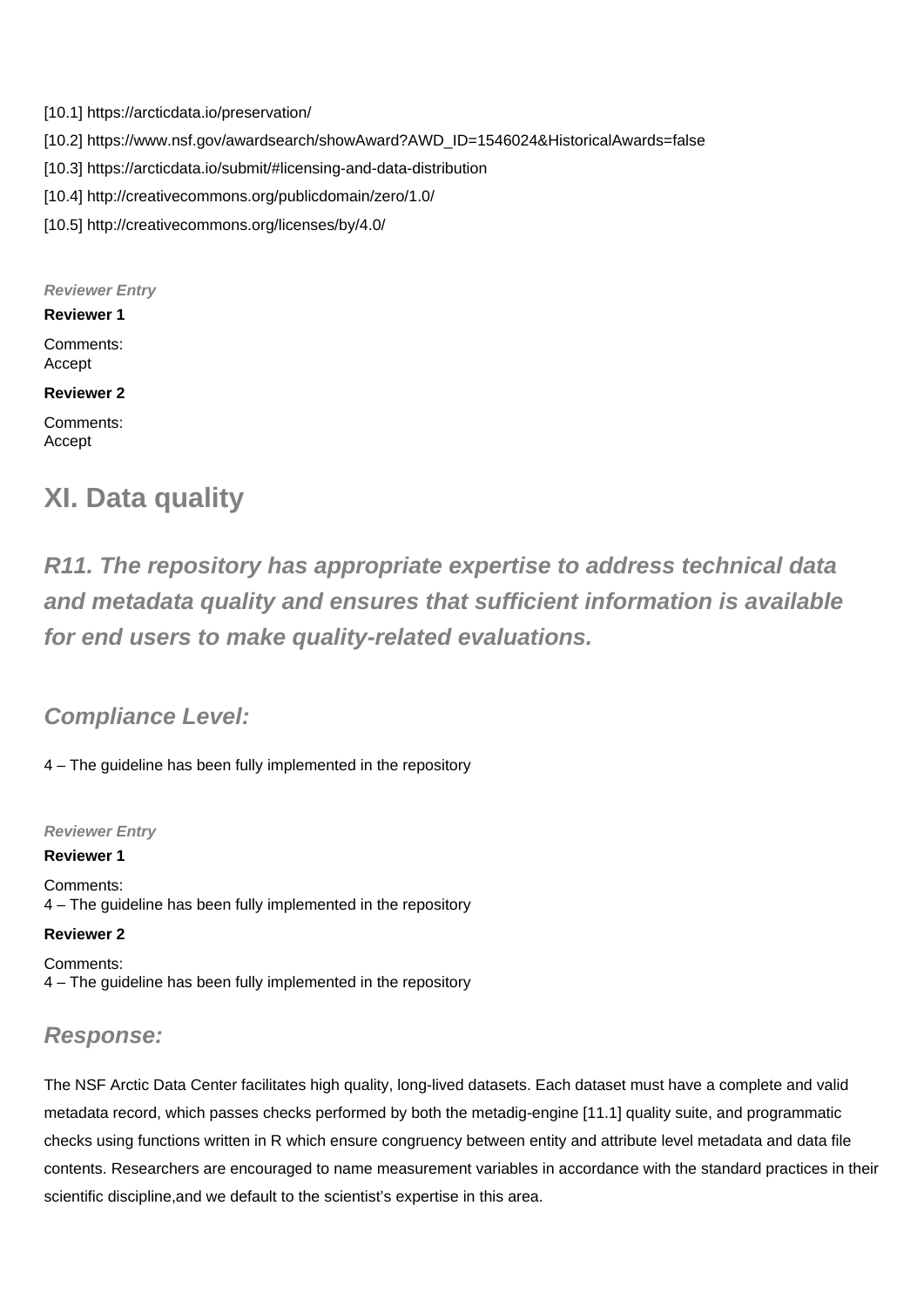Data providers can provide citations to additional datasets or publications which are related to the datasets.

Other data and metadata quality considerations, such as using preferred file formats and ensuring data integrity are described in detail in sections 7 and 8.

Dataset citation, view, and download metrics are visible on each dataset landing page.

[11.1] https://github.com/NCEAS/metadig-engine

**Reviewer Entry**

**Reviewer 1** Comments: Accept

#### **Reviewer 2**

Comments: Accept

## **XII. Workflows**

**R12. Archiving takes place according to defined workflows from ingest to dissemination.**

## **Compliance Level:**

4 – The guideline has been fully implemented in the repository

**Reviewer Entry**

#### **Reviewer 1**

Comments: 4 – The guideline has been fully implemented in the repository

#### **Reviewer 2**

Comments: 4 – The guideline has been fully implemented in the repository

### **Response:**

The NSF Arctic Data Center submission workflow is described in the "Publication" section of the submission guidelines [12.1].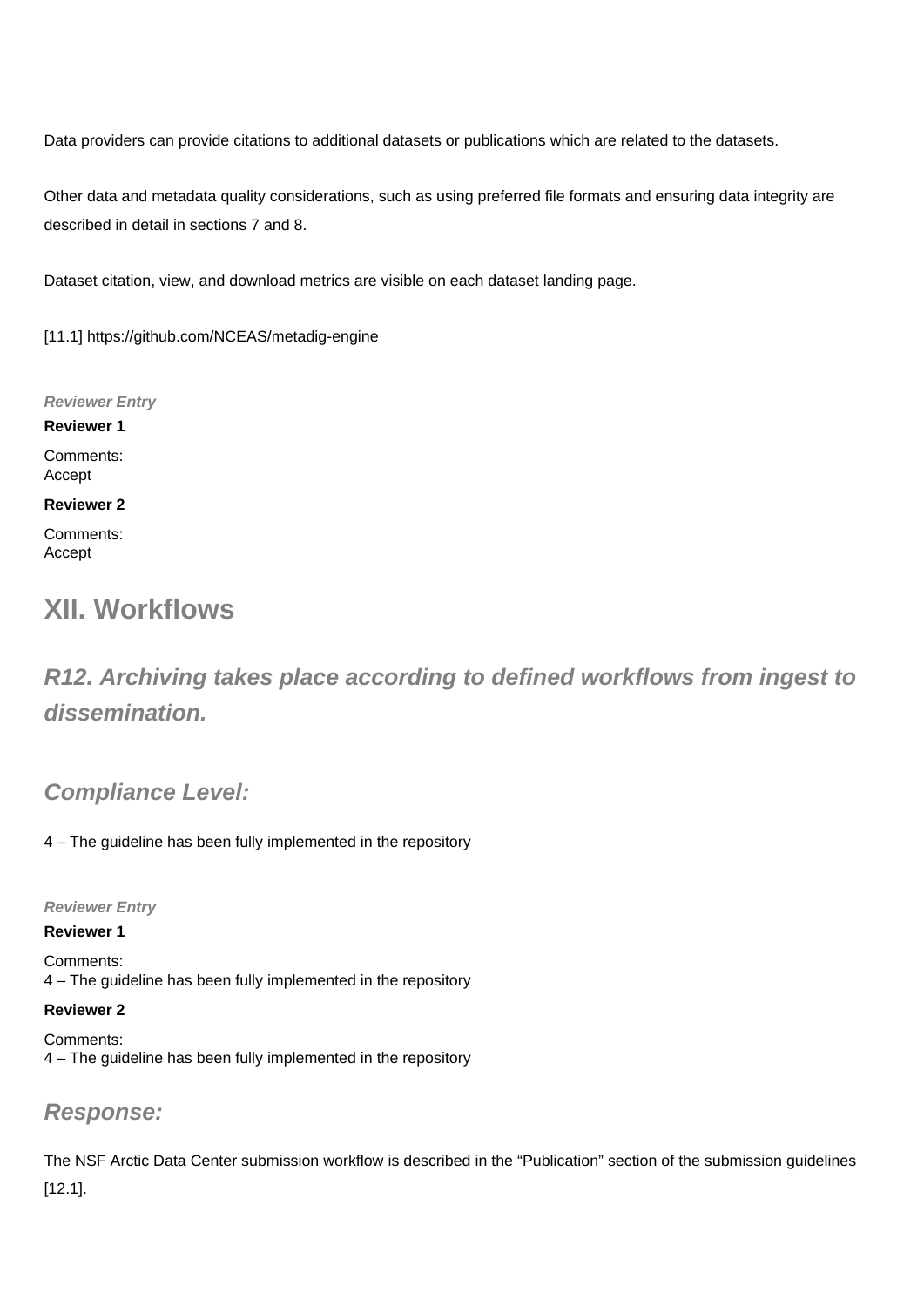In the typical submission process, researchers will submit data to the NSF Arctic Data Center through the NSF Arctic Data Center website [12.2] (see Submission Support [12.3]). Then, the Center's support team will review the data package. If the support team discovers any issues with the initial submission, the data team will work with the submitter to resolve the issues as quickly as possible (we primarily correspond via emails from support@arcticdata.io to the email address registered with the submitter's ORCID iD).

The NSF Arctic Data Center publicly releases data packages once complete data packages have been submitted and compiled. Depending on the complexity of the data package and the quality of the initial submission, the review process can take anywhere from a few hours to several weeks. Long processing times generally occur when initial submissions have incomplete metadata and/or poorly organized files and/or the submitter is not responsive to follow-up emails. After the review process, each data package is given a unique Digital Object Identifier (DOI) that will assist with attribution and discovery. The DOI is registered with DataCite using the EZID service, and will be discoverable through multiple data citation networks, including DataONE and others.

Once the data package is published with the NSF Arctic Data Center, it can still be edited and updated with new data or metadata. The original data and metadata will remain archived and available to anyone who might have cited it. Each data package DOI represents a unique, immutable version, just like for a journal article. Therefore, any update to a data package qualifies as a new version and therefore requires a new DOI. DOIs and URLs for previous versions of data packages remain active on the NSF Arctic Data Center (i.e., they will continue to resolve to the data set landing page for the specific version they are associated with), but a clear message will appear at the top of the page stating that "A newer version of this data package exists" with a hyperlink to the latest version. With this approach, any past uses of a DOI (such as in a publication) will remain functional and will reference the specific version of the data package that was cited, while pointing researchers to the newest version if one exists. All metadata records receive DOIs once they have been curated. Metadata records which are mid-curation process receive UUIDs. Datasets that are frequently updated are occasionally assigned a UUID with a DOI "series identifier." The Arctic Data Center also will sometimes generate a "parent" dataset to group together related datasets. This dataset is typically not issued a DOI, though the child metadata records are. The Arctic Data Center has recently begun moving away from this nesting practice and towards a data portal approach with the release of new software features.

[12.1] https://arcticdata.io/submit/

- [12.2] https://arcticdata.io/catalog/#share
- [12.3] https://arcticdata.io/submit/#submission-support

**Reviewer Entry Reviewer 1** Comments: Accept **Reviewer 2** Comments: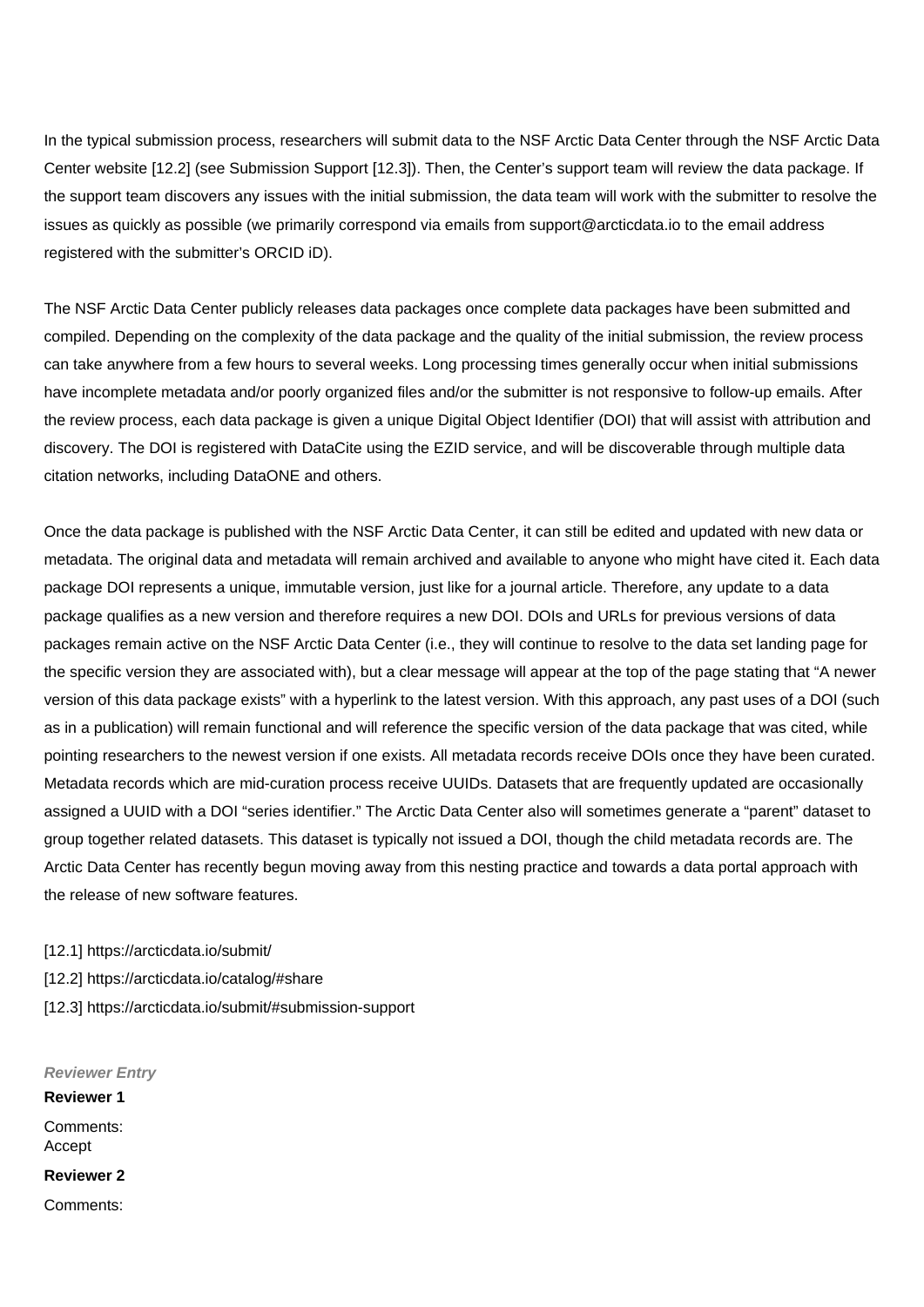## **XIII. Data discovery and identification**

**R13. The repository enables users to discover the data and refer to them in a persistent way through proper citation.**

**Compliance Level:**

4 – The guideline has been fully implemented in the repository

**Reviewer Entry**

#### **Reviewer 1**

Comments: 4 – The guideline has been fully implemented in the repository

### **Reviewer 2**

Comments: 4 – The guideline has been fully implemented in the repository

## **Response:**

Data and metadata in the NSF Arctic Data Center repository are searchable using the MetacatUI web application. All metadata are stored in the Ecological Metadata Language (EML), which is then stored using Metacat, and indexed using Solr. MetacatUI leverages this Solr index to allow for a user to generate queries of all repository metadata. Section VII contains more details on the interactions between these software systems. Indexed metadata fields [13.1] allow for a wide range of queries - including by entity/attribute information, taxonomic, geographic, and temporal coverage, dataset creator, identifier, etc.

The NSF Arctic Data Center datasets are also searchable via the DataONE network. The repository itself is also registered with other resource registries such as re3data. The NSF Arctic Data Center is also the official repository for Arctic research projects funded by NSF, and participates in a number of collaborations and events (see section V) to facilitate data sharing.

The NSF Arctic Data Center includes a recommended data citation format at the top of each dataset landing page, and issues persistent identifiers including DOIs, and tracks the citations of these datasets as part of the Making Data Count project [13.2]

[13.1] https://cn.dataone.org/cn/v2/query/solr [13.2] http://mdc.lagotto.io/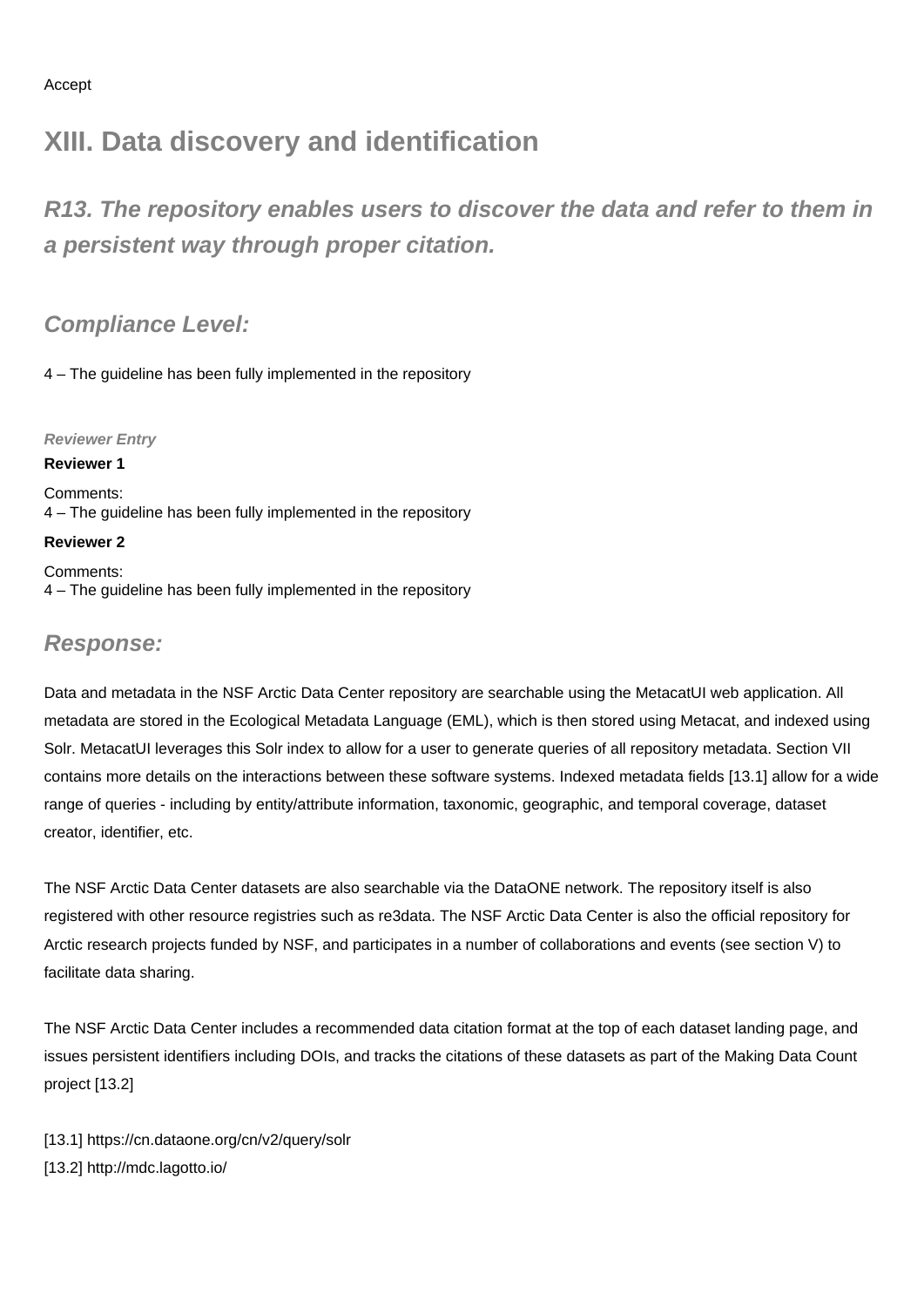#### **Reviewer Entry**

#### **Reviewer 1**

Comments: Accept

#### **Reviewer 2**

Comments: Accept

## **XIV. Data reuse**

**R14. The repository enables reuse of the data over time, ensuring that appropriate metadata are available to support the understanding and use of the data.**

## **Compliance Level:**

4 – The guideline has been fully implemented in the repository

#### **Reviewer Entry**

Comments: 4 – The guideline has been fully implemented in the repository

#### **Reviewer 2**

**Reviewer 1**

Comments: 4 – The guideline has been fully implemented in the repository

## **Response:**

The metadata standard used by the NSF Arctic Data Center is formatted using the Ecological Metadata Language. Although the NSF Arctic Data Center will accept data that is submitted in any format, where possible the data is converted to an open data format (e.g. Excel to CSV) to ensure long-term reuse of the data. As proprietary and vendor-specific file formats become obsolete over time, we require that data files be converted to open and ubiquitous data formats.These conversions are tracked using the explicit versioning and provenance systems implemented in the NSF Arctic Data Center. We strongly recommend the use of text-based formats, or when appropriate, open binary formats like NetCDF for large-volume data. The repository ensures understandability of the data using thorough metadata checks, implemented in both the Metadig quality engine in the web submission application, and via the trained data curation team. The curation team has a set of standards that each metadata record must reach prior to publication with a DOI, including but not limited to: a complete methods section, detailed abstract, descriptive title, and complete entity and attribute information including units. The teams metadata curation process is updated as new metadata formats and fields become relevant, and we regularly migrate from older metadata schemas to improved schemas during the operation of the repository.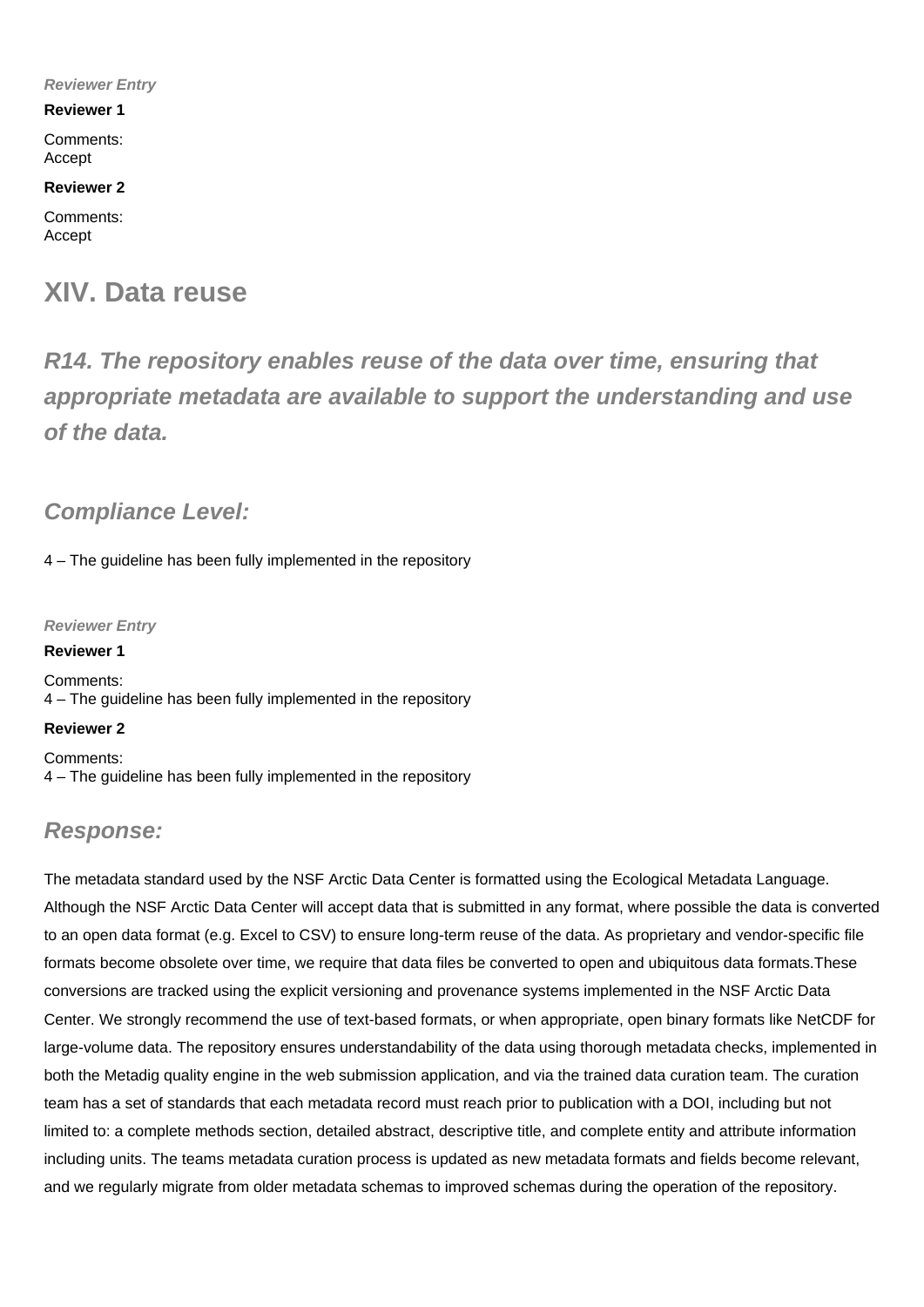**Reviewer Entry**

**Reviewer 1**

Comments: Accept

#### **Reviewer 2**

Comments: Accept

## **TECHNOLOGY**

## **XV. Technical infrastructure**

**R15. The repository functions on well-supported operating systems and other core infrastructural software and is using hardware and software technologies appropriate to the services it provides to its Designated Community.**

## **Compliance Level:**

4 – The guideline has been fully implemented in the repository

#### **Reviewer Entry**

**Reviewer 1**

Comments: 4 – The guideline has been fully implemented in the repository

**Reviewer 2**

Comments: 4 – The guideline has been fully implemented in the repository

## **Response:**

The NSF Arctic Data Center's repository software infrastructure is based on top of the Linux operating system, and uses a client-server model according to international standards. The repository software is a stable, open source platform developed and maintained by NCEAS software engineers over the last two decades. As described in Section 7, the repository uses Metacat [15.1], the DataONE API [15.2], and MetacatUI [15.3]. The repository stores science metadata in the W3C XML [15.4] format, encoded in either ISO 19139 documents or the Ecological Metadata Language (EML) [15.5] documents. Packaging metadata are also stored in XML documents encoded in the Resource Description Framework (RDF) [15.6] syntax that conform to the Open Archives Initiative's Object Reuse and Exchange (OAI-ORE) [15.7]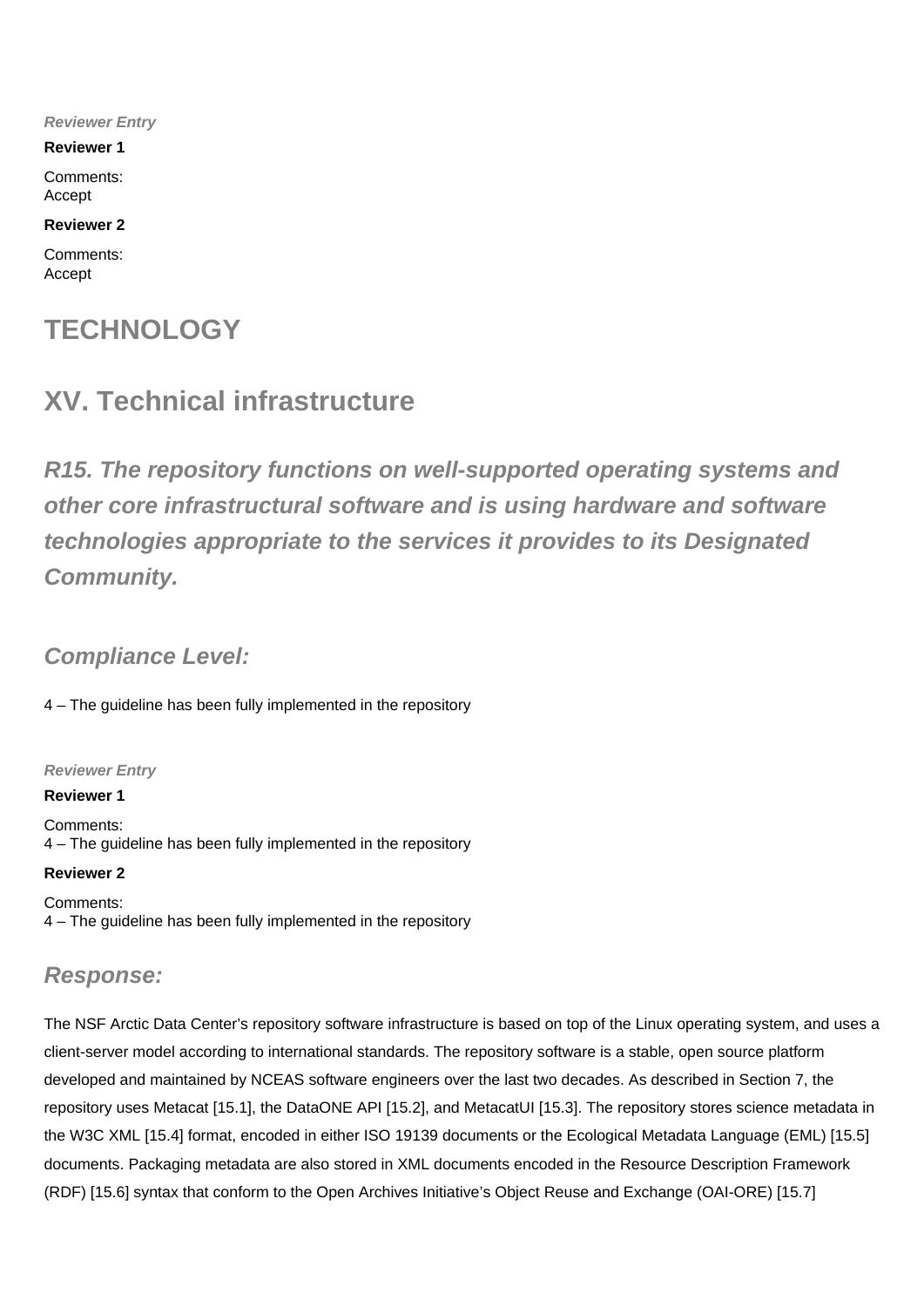specification. The DataONE Data Model builds on this specification, and requires that objects registered across the DataONE system uses HTTP IRIs that are resolvable using the DataONE Resolution Service. Provenance metadata are also encoded into these RDF documents, according to the W3C PROV [15.8], Ontology, an international standard expressed in the Web Ontology Language (OWL) [15.9]. The provenance assertions are further refined with concepts derived from the ProvONE [15.10] provenance ontology, which is an extension to the W3C PROV model designed specifically for scientific workflows.

The software infrastructure that incorporate these technologies are are all open source, community-maintained projects that have individual plans for development, largely driven by and described in foundation-based proposals. A technical description of how connectivity is maintained to the repository is described in Section 3.

Primary systems are maintained at the North Hall Data Center, which complies with a subset of the Tier 1 ANSI/TIA Data Center Standards. Networking at 10GbE is via redundant connections to the public Internet and Internet2 through the CalREN2 and CENIC networks. Room UPS power backed by an emergency generator is available up to the 162kW capacity of the data center. Primary cooling capacity is derived from the campus chilled water loop. With the campus chilled water loop subject to regional power outages, secondary emergency cooling is from two locally installed chillers with a total 60 Tons of capacity. When NHDC is on emergency power, the emergency chilled water is used for the UPS room, AHU 5 (campus networking) and chilled water distribution to advanced rack cooling technologies. All racks are mounted on zone 4 ISO-Base platforms for seismic protection. The NHDC is subject to the environmental conditions of the campus and the region. Planned outages involving all equipment within NHDC will be uncommon, but occasionally necessary for certain types of maintenance activity. During such outages, data and metadata from the NSF Arctic Data Center will still be available via our replica holdings, but data submissions will be delayed until normal operations are restored.

[15.1] http://github.com/NCEAS/metacat

- [15.2] https://releases.dataone.org/online/api-documentation-v2.0/index.html
- [15.3] https://github.com/NCEAS/metacatui
- [15.4] https://www.w3.org/XML/
- [15.5] https://eml.ecoinformatics.org
- [15.6] https://www.w3.org/RDF/
- [15.7] https://openarchives.org/ore/
- [15.8] https://www.w3.org/TR/prov-overview/
- [15.9] https://www.w3.org/OWL/
- [15.10] https://purl.dataone.org/provone-v1-dev

**Reviewer Entry Reviewer 1** Comments: Accept **Reviewer 2** Comments: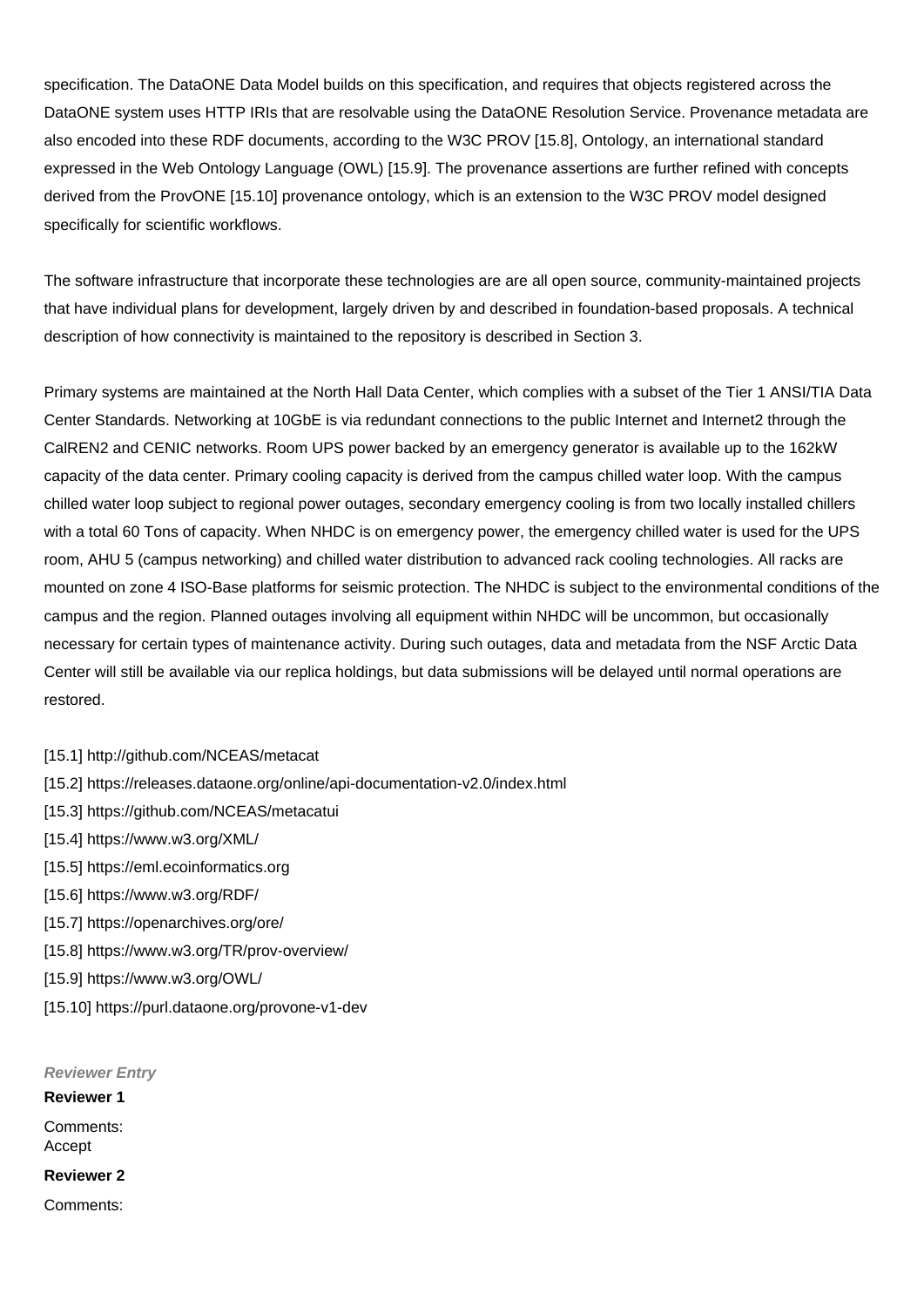#### Accept

## **XVI. Security**

**R16. The technical infrastructure of the repository provides for protection of the facility and its data, products, services, and users.**

### **Compliance Level:**

4 – The guideline has been fully implemented in the repository

#### **Reviewer Entry**

#### **Reviewer 1**

Comments: 4 – The guideline has been fully implemented in the repository

### **Reviewer 2**

Comments: 4 – The guideline has been fully implemented in the repository

### **Response:**

In addition to the physical security measures described in Section 9 (Documented Storage Procedures), we employ cyber-security procedures and processes to maintain system integrity. At the operating system level, we regularly patch software with security updates to reduce or eliminate possible attack vectors. We fast-track fixes to all security vulnerabilities that compromise administrative access to system, and closely monitor the Common Vulnerabilities and Exposures (CVE) [16.1] disclosures. This work is handled largely by system administration staff, but also includes development staff responsible for application security. To enhance our code security, we periodically request security audits of components of our software stack from colleagues at the Cybersecurity and Networking Division at the National Center for Supercomputing Applications (NCSA) [16.2] at the University of Illinois Urbana-Champaign. We mitigate vulnerabilities in the software that are discovered in order to harden our services to cyber attacks.

Similarly, we rely on UCSB's Office of the Chief Information Officer (CIO) and the core Enterprise Technology Services group to maintain a secure and resilient network infrastructure. Within that group, the Chief Information Security Officer (CISO) directs activities that implement the University of California system-wide Information Security Policies [16.3] at UCSB. In particular, the campus Security Operations Center (SOC) Manager operates, maintains, and monitors the campus network, including the data center network. This monitoring includes TCP-based service monitoring, intrusion detection, active scanning of hosts for known vulnerabilities, unusual traffic spikes and patterns that suggest compromises, and other techniques to keep the network secure.

In the event of a compromise, our repository staff execute a procedure of isolating the system, reporting the issue, and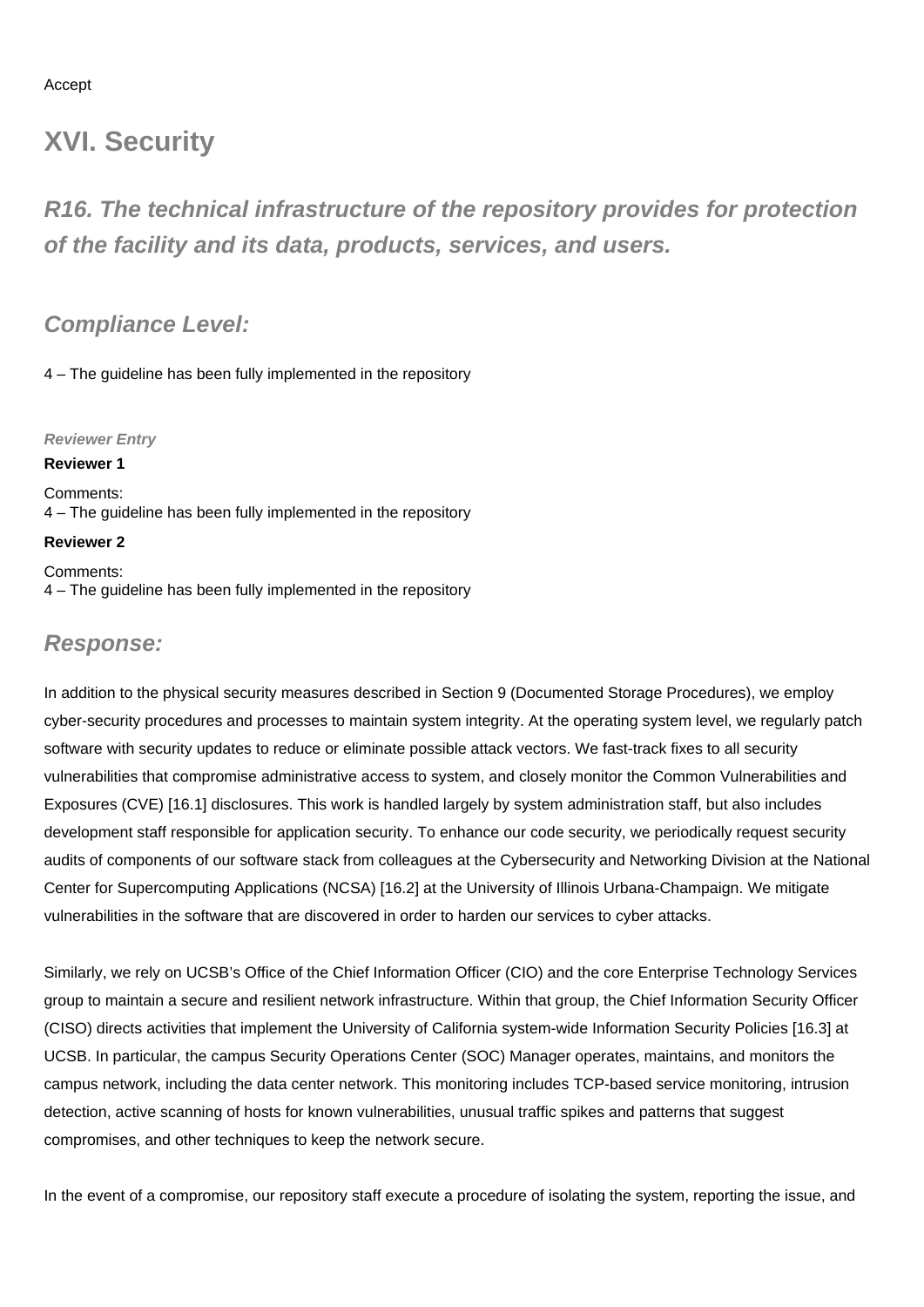restoring the system to a known secure snapshot in the same manner that we would for hardware or operating system failures. We then analyze the cause of the breach, and take measures to ensure it does not recur.

As part of our preservation plan and the procedures used to securely maintain the systems, we recognize that over long time periods spanning many decades, it is extremely difficult to predict and sustain funding for single institutions. Our replication policy ensures high-availability during normal operations, but also provides security should NSF's investment in data archival wane. Should the main NSF Arctic Data Center fail to be sustained, then the management of the NSF Arctic Data Center will work with our partnering institutions to ensure that the archival replicas that they hold continue to be preserved and available to the scientific community. This will likely mean that the National Centers for Environmental Information would become the authoritative holder of the data until a time when continued support from NSF can be obtained to re-establish operations.

[16.1] https://cve.mitre.org/ [16.2] https://ncsa.illinois.edu [16.3] https://security.ucop.edu/policies/it-policies.html

#### **Reviewer Entry**

**Reviewer 1**

Comments: Accept

**Reviewer 2**

Comments: Accept

## **APPLICANT FEEDBACK**

## **Comments/feedback**

**These requirements are not seen as final, and we value your input to improve the core certification procedure. To this end, please leave any comments you wish to make on both the quality of the Catalogue and its relevance to your organization, as well as any other related thoughts.**

**Response:**

**Reviewer Entry Reviewer 1**